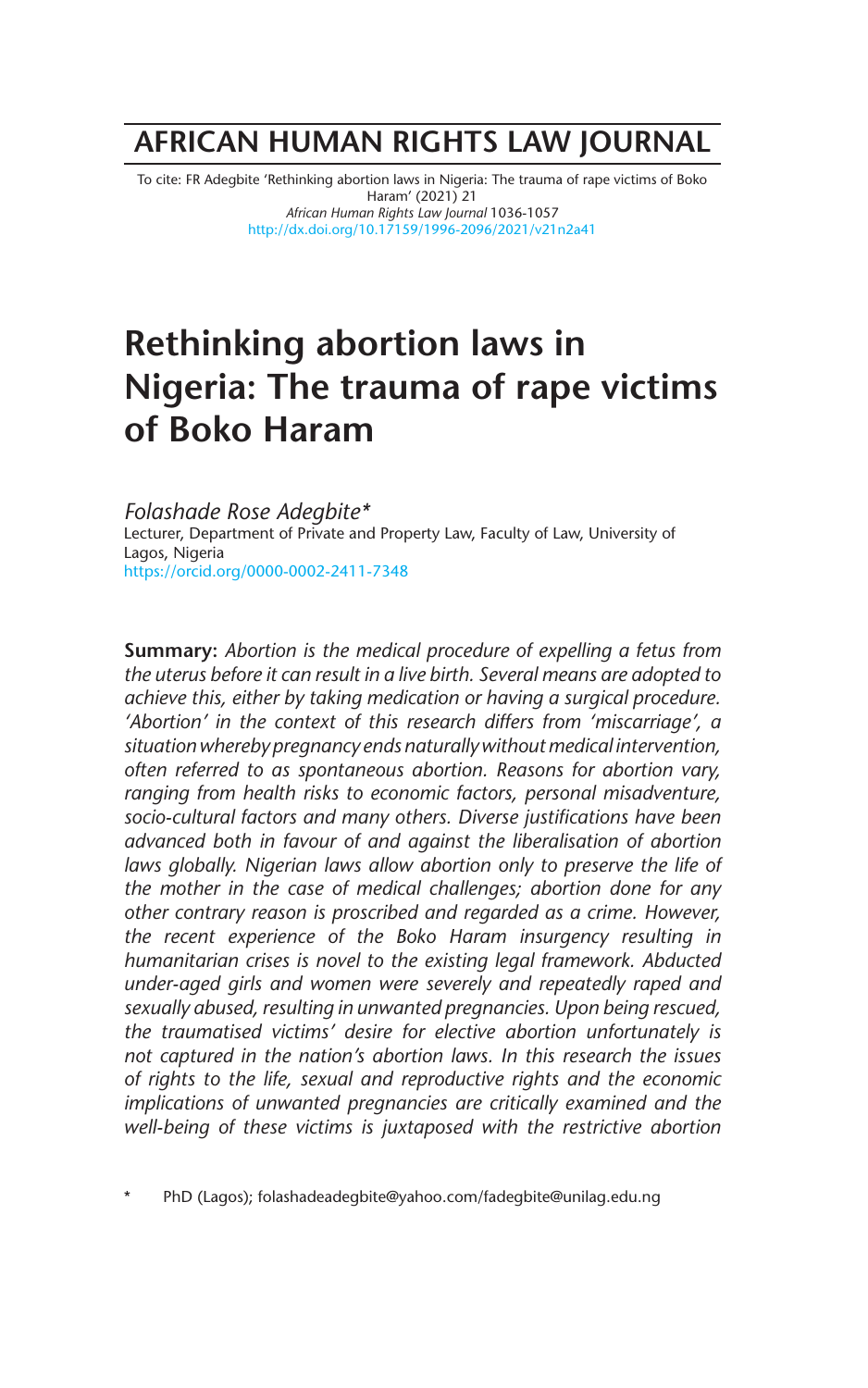*laws in Nigeria predating the emerging trends. The article recommends an amendment allowing elective abortion in certain circumstances as this will create a new balance and reflect positive social change.*

**Key words:** *abortion; abortion law; sexual and reproductive rights; well-being; victims of Boko Haram*

# **1 Introduction**

The topic 'abortion' is a sensitive one in many jurisdictions and for a long time has elicited heated debates. There are many arguments both for and against it, and such arguments have found their basis in law, human rights, culture, religion and morality. There are extremists on both sides of the debate holding tenaciously onto their views on abortion, with both situating their positions on human rights and the value to be attached to human life. Such extremists can do anything to uphold their views.<sup>1</sup> In the same way, nations are torn between the debates; some have very liberal laws as regards abortion, some are neutral, while others have very stringent laws. Nigeria is one of the nations with strict anti-abortion laws. It permits abortion only in minimal instances, when it borders on the medical ground of preserving a mother's life. Nigeria's jurisprudence may be founded on its cultural, social and religious background and perceptions, although there may be little correlation between the laws and the realities based on available statistics of illegal and unsafe abortionrelated deaths in Nigeria.<sup>2</sup>

This article is neither joining issue with the pro- or anti-abortionist nor is it strictly interrogating the aptness or otherwise of Nigeria's legal position. Rather, it aims at expanding the discussion by bringing into focus emerging trends that can broaden further conversations and extend the examination of Nigerian laws, inquiring into whether the laws ever anticipated exigent issues congruent in expanding the jurisprudence in the laws. The article does not project abortion rights on the broad spectrum, nor does it discuss the historical antecedents of the jurisprudence criminalising abortions. It rather brings into focus emerging national challenges in Nigeria which should set the pace

<sup>1</sup> G Falk *Religion and social change: The influence of religion on American culture* (2018) ch 8. 2 FE Okonofua et al 'Attitudes and practices of private medical providers towards

family planning and abortion services in Nigeria' (2005) 84 *Acta Obstetricia et Gynecologica Scandinavica* 270-280. See also A Rafiu 'Unsafe abortions causes 20 000 deaths a year in Nigeria' 2002, https://doi.org/10.1136/ bmj.325.7371.988/d (accessed 15 October 2018).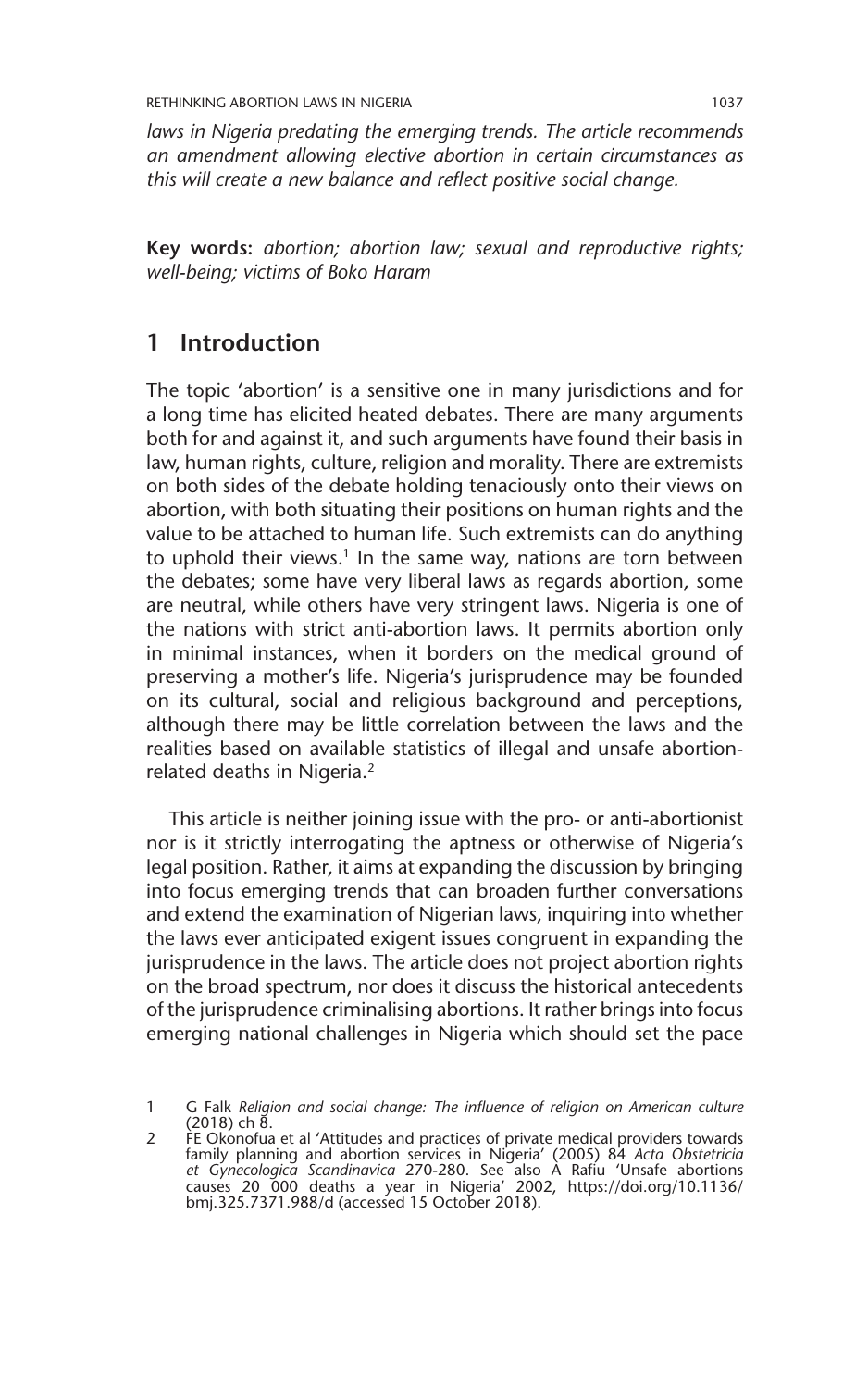for further discussion on abortion laws in Nigeria. It aims to discuss these challenges, and to argue for an expanded interpretation of the existing law. The article examines how the present legal framework on abortion fails to cover emerging realities and how it falls short in protecting the victims/survivors of sexual assault by Boko Haram, particularly their sexual and reproductive rights. The article starts by examining the concept of abortion and aligning it in the context under which it will be used in this work and the abortion laws in Nigeria. Subsequently the insurgency of the sect referred to Boko Haram is examined, its evolvement, beliefs and activities. The victims/survivors' dilemma and ordeal are exposed in the course of the discussion after which the various issues arising from these are examined. The discussion cumulates into issues of the suitability of the current legislation in Nigeria with respect to the novel incidences and experiences of the victims of insurgency and their rights within the law. The article concludes by making recommendations as to the need for reform of the existing legal framework to reflect and provide for the current socio-political tide.

# **2 Abortion**

Abortion has been described as the abnormal termination of pregnancy,<sup>3</sup> the ending of a pregnancy before the fetus can survive outside the womb of the mother.4 The word 'abortion' originated from two Latin words, *abortus* and *abortive* meaning miscarriage, premature birth or perishing by an untimely birth.<sup>5</sup> The widest connotation of abortion includes all cases of fetal expulsion from the womb, whether through miscarriage, otherwise known as spontaneous abortion, or through induced or deliberated expulsion. In medical terms, the two words 'abortion' and 'miscarriage' refer to the termination of pregnancy before the fetus is capable of survival outside the womb.<sup>6</sup> However, the term 'abortion' in social terms often represents the deliberate and direct termination of pregnancy as opposed to spontaneous loss.

Abortion could either be spontaneous or induced.<sup>7</sup> Spontaneous abortion, often referred to as miscarriage, occurs when the pregnancy

<sup>3</sup> A Faundes & J Barzelatto *The human drama of abortion: A global search for consensus* ( 2006) 13.

<sup>4</sup> D Callaham 'Abortion' in World book encyclopedia Chicago (1979) 149.<br>5 Roe v Wade 1973 410 US 113, 93 SCt 705. See also Webster v Reproductive Health<br>1999 Services 1989 109 SCt 3040, 106 L Ed 2d 410; see also Callaham (n

<sup>6</sup> *Farlex medical dictionary*, https://medical-dictionary.thefreedictionary.com/ abortion (accessed 30 September 2018).

<sup>7</sup> Faundes & Barzelatto (n 3) 13.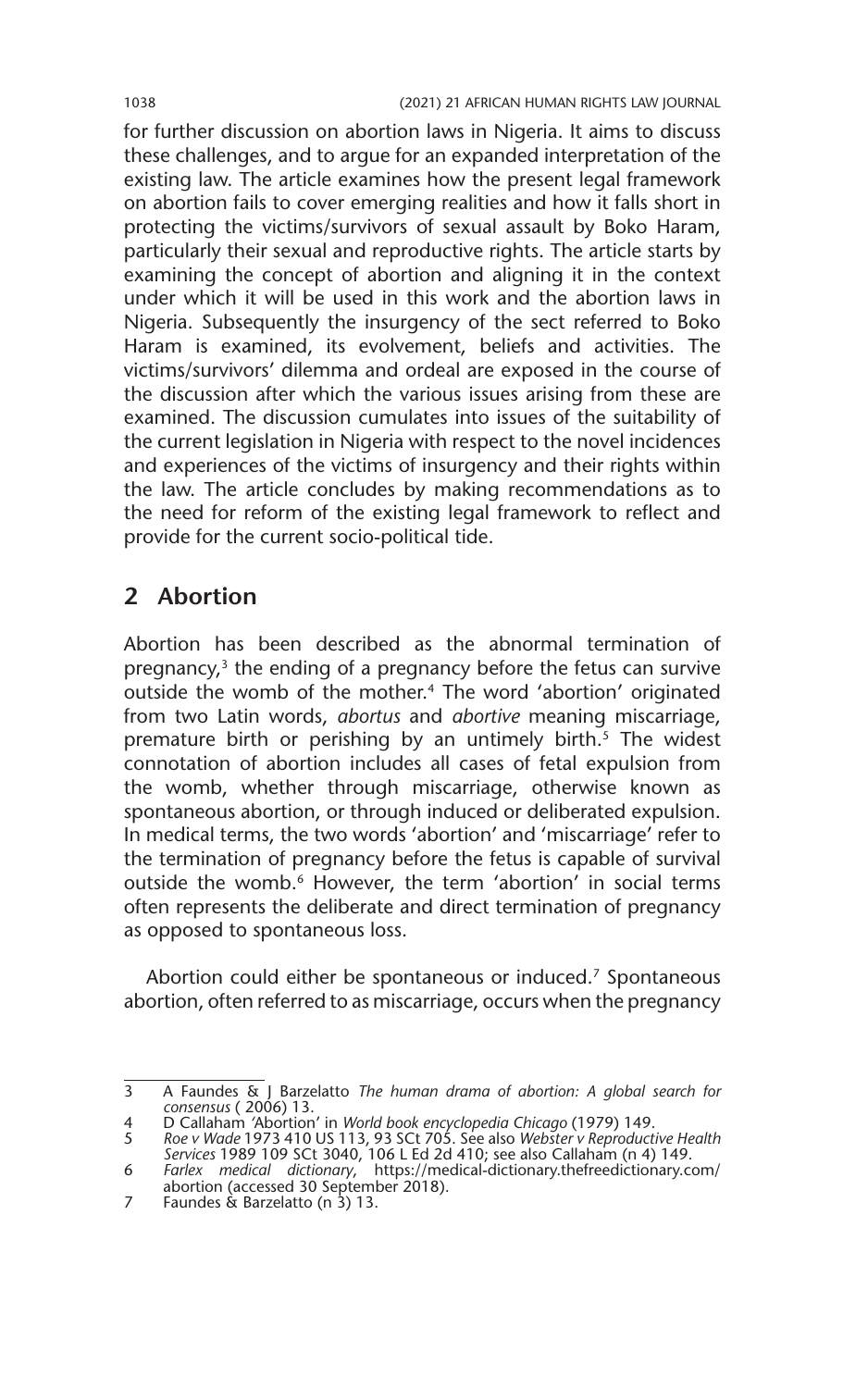is terminated without any intentional external intervention.<sup>8</sup> This may be caused by the presence of a disease in the body of the pregnant woman or through existential crisis and genetic defect in the fetus.<sup>9</sup> Induced abortion, on the other hand, known as *abortus provocatus*, is the deliberate termination of pregnancy by external intervention.<sup>10</sup> Niedermeyer states that when abortion is induced by external action, it is unnatural.<sup>11</sup> Pregnancy can be terminated through the use of drugs or through surgical intervention after the implantation and before *conceptus*<sup>12</sup> becomes independently viable.<sup>13</sup> Induced abortion could be direct or indirect. When it is direct, it is intended as an end or a means to an end; it is artificially carried out and the death of the fetus is always the intended result.<sup>14</sup> Indirect induced abortion, on the other hand, occurs when the death of the fetus is never intended as the end result of a medical procedure. The death of the fetus only occurs as a permitted and unavoidable side effect of an action, maybe the treatment of another disease condition in the body of the mother.<sup>15</sup>

As stated above, abortion is carried out before the fetus becomes viable. The question then arises as to when the fetus can be termed viable. According to the World Health Organisation (WHO), the viability of a fetus is at 22 completed weeks of gestation or a weight of 500 grams.16 By implication, therefore, any pregnancy that terminates before this threshold is defined as abortion, whereas any termination when the fetus is above this limit will be considered premature birth.<sup>17</sup>

The purpose for which abortion is induced equally varies. It could be induced to save the life of the woman, referred to as therapeutic abortion. Medical indications could give rise to therapeutic abortion, where such conditions may threaten the life of the mother.<sup>18</sup> At other times it is induced at the request of the woman for reasons personal

<sup>8</sup> As above.

<sup>9</sup> MA Gatzoulis, GD Webb & PEF Daubebery *Diagnosis and management of adult congenital heart disease* (2010).

<sup>10</sup> JI Ikechebelu et al 'Should we re-define age of fetal viability in Nigeria? A case report of newborn survival from pre-viable pre-labour rupture of membranes' (2014) *Journal of Women's Health, Issues and Care* 3.

<sup>11</sup> A Niedermeyer *Compendium of pastoral medicine* (1960) 211. See also J Schenker & J Cain 'FIGO Committee Report: FIGO committee for the ethical aspects of human reproduction and women's health' (1999) 64 *International Journal of Gynecology and Obstetrics* 317-322. See also SA Mccurdy 'Abortion and public health: Time for another look (2016) 83 Linacre Quarterly 20-25.

<sup>12</sup> This means the product of conception.<br>13 Ikechebelu et al (n 10). See also Faund

<sup>13</sup> Ikechebelu et al (n 10). See also Faundes & Barzelatto (n 3) 21.<br>14 ICallaham (n 4) 149.

<sup>14</sup> Callaham (n 4)  $149$ .<br>15 I Okove Abortion and

<sup>15</sup> J Okoye *Abortion and euthanasia the crime of our day* (1987) 17.

<sup>16</sup> Ikechebelu et al (n 10).

<sup>17</sup> Faundes & Barzelatto (n 3) 21.

<sup>18</sup> Okoye (n 15) 18.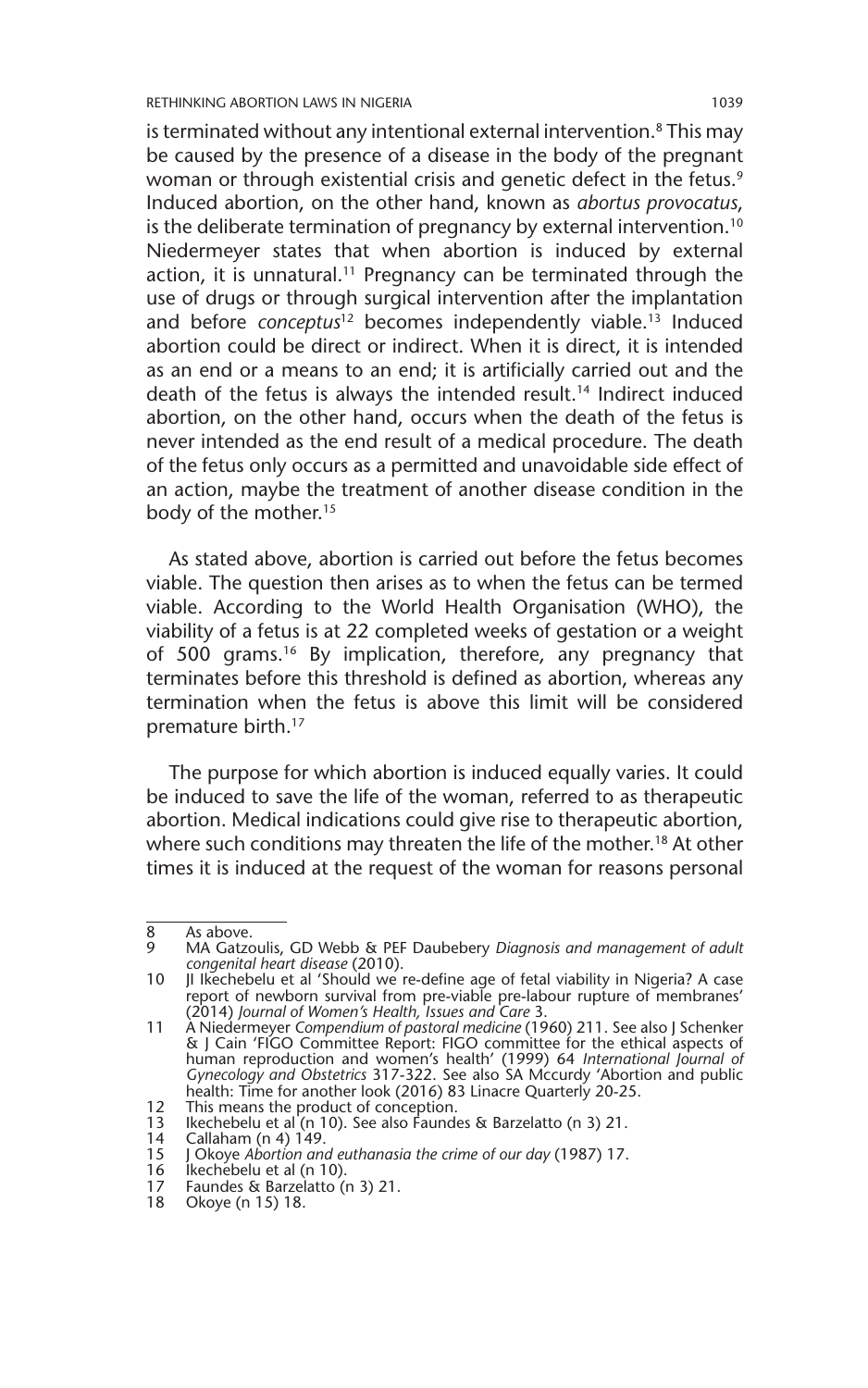to her which centre on her choice and right to reproduction.<sup>19</sup> Essentially, for the purpose of this discussion, abortion is the deliberate expulsion of the living viable fetus from the womb of a woman before it can thrive outside the womb. This is done deliberately with the aim of ending the development of the fetus into a living person.

# **3 Abortion laws in Nigeria**

Abortion is strongly restricted in Nigeria with the use of two main sets of laws: the Criminal Code Act, which is operative in the southern part of the country; and the Penal Code, which operates in the northern part.20 Articles 228-230, 297, 309 and 328 of the Criminal Code are provisions applicable to abortion. Section 228 explicitly provides that anyone who, with the intent to procure miscarriage by unlawfully administering on a woman any noxious substance which incurs miscarriage or uses force of any kind will be guilty of a felony and liable to imprisonment of 14 years. However, section 297 of the Act makes provision for therapeutic abortion by providing that anyone who, in good faith and with reasonable caution and skill, performs surgery on any woman for her benefit or upon the unborn child for the preservation of the mother's life will not be criminally liable in so far as it is done with regard to the state of the patient at the time and the circumstances. The Penal Code, which is applicable in the northern part of the country, contains a similar provision in section 232.

There have been a number of efforts in the past at liberalising these strict laws but such attempts have been unsuccessful. The Nigerian Medical Association (NMA) made an attempt at reforming abortion laws at its conference in 1972, but it suffered a setback. Similarly, the National Population Council advocated women's access to safe and legal abortion on the basis of promoting good health and well-being, but this attempt also suffered the same failure of the past.<sup>21</sup> In 1981 the Nigerian Society for Gynaecology and Obstetrics sponsored a Termination of Pregnancy Bill. The Bill proposed that abortion should be permitted if, by the certification of two physicians, it is stated that the continuance of a pregnancy would occasion risk to the mother's life or her physical or mental health, or that it will create serious harm to any of the existing children in her family or produce a greater risk than if the pregnancy were terminated. It also proposed that

<sup>19</sup> *Farlex medical dictionary* (n 6 above).

<sup>20</sup> Criminal Code Act Cap C38 LFN Nigeria 2004. The Penal Code, Laws of Northern Nigeria, Cap 89, Nigeria 1963.

<sup>21</sup> LO Ilobinso 'Policy on abortion in the Nigerian society: Ethical considerations' unpublished Master's dissertation, Linkopings Universitet, 2007.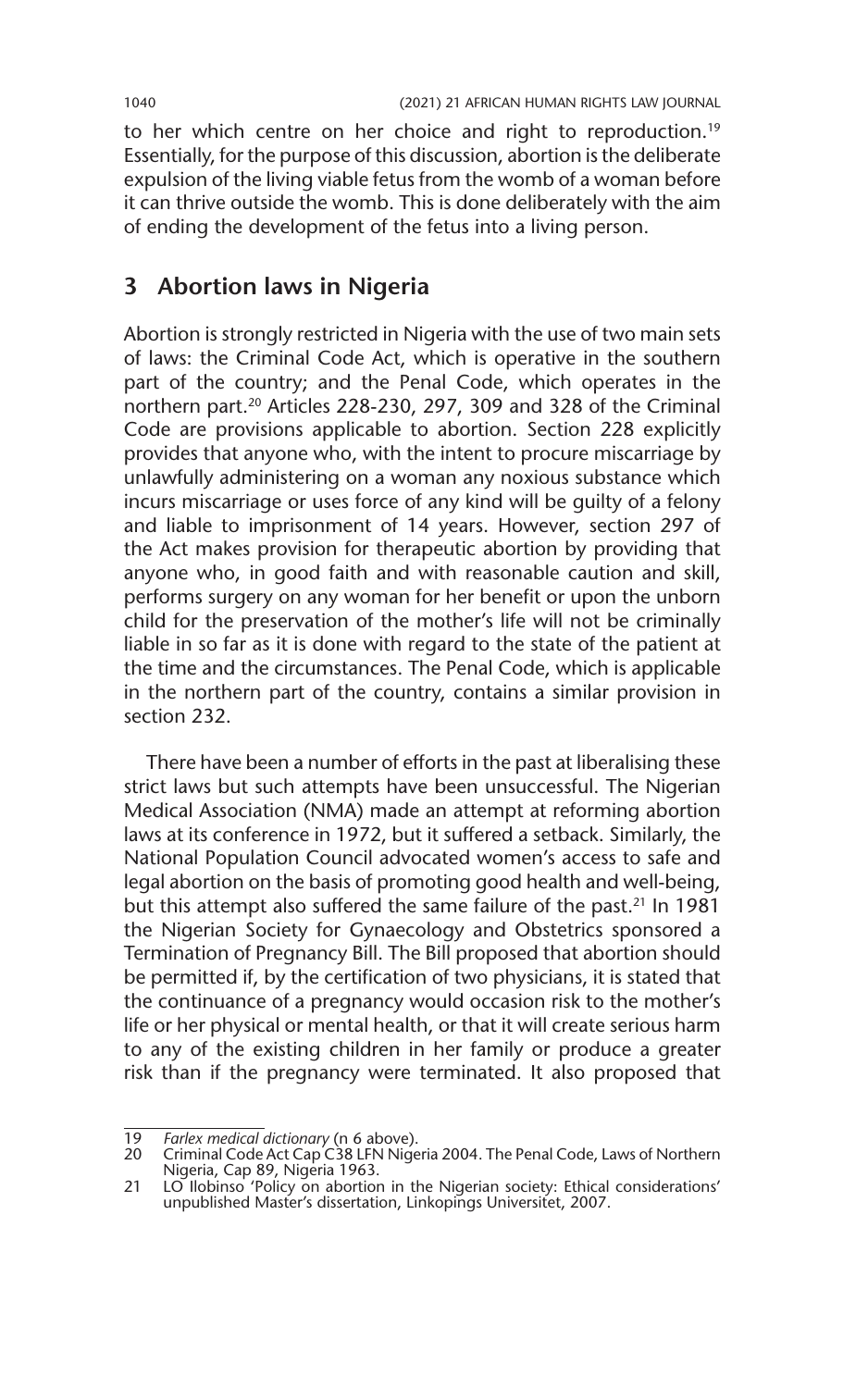abortion should be allowed if there is a substantial risk that, if born, the child would suffer a mental or physical handicap and that such abortion should be carried out in the first 12 weeks of pregnancy. However, physicians should be permitted to refuse the performance of an abortion on the ground of conscience. Unfortunately, the Bill was rejected and was never passed into law.22 In 1992, under the leadership of the late Prof Ransome Kuti, the Minister of Health, a draft decree was sponsored titled 'The termination of unsafe pregnancy and other related matters', but this attempt also failed. There have been many other initiatives aimed at defending women's sexual and reproductive rights and eliminating unsafe abortion. The campaign against unwanted pregnancy (CAUP) was created in 1991 and, in addition to several of its works, CAUP's focus since 2002 has been abortion bill reform which has suffered repeated revisions and failures.23 Notwithstanding the various efforts at altering abortion law and jurisprudence in Nigeria, the position remains as strict as it is, and abortion can only be legally performed for remedial and therapeutic purposes, the aim of which is to save or preserve the life of the mother.

# **4 Boko Haram insurgency in Nigeria**

In recent times Nigerians have suffered vicious confrontations and unimaginable serious assaults from terrorist organisations, leaving a trail of blood-letting and destructive implications. There have been demonic brutality, heinous killings, mindless savagery, and flagrant disobedience to the principles of peace and stability by the terrorist groups.24 One of these vicious organisations is the Islamic sect called *Jama'atul Alhul Sunnah Lidda' Wat, Wal Jihad*, commonly known as Boko Haram,<sup>25</sup> which literarily translates as 'Western education is forbidden'. Many uncertainties exist as to the origin of this sect which is based in the north-eastern part of Nigeria, mainly between Maiduguri and Yobe. It is believed by some scholars that this sect was founded with the trade name *Sahaba* by Lawan Abubakar who

<sup>22</sup> R Dixon-Mueller & A Germain 'Population policy and feminist political action in three developing countries' (1994) 20 *Population and Development Review* 197.

<sup>23</sup> BA Oye-Adeniran, CM Long & IF Adewole 'Advocacy for reform of the abortion law in Nigeria' (2004) 12 *Reproductive Health Matters* 209.

<sup>24</sup> MB Muraina, UD Uyanga & KO Muraina 'Historical antecedents of Boko Haram insurgency and its implications for sustainable and educational development in north Central Nigeria' (2014) 5 *Journal of Education and Practice* 59.

<sup>25</sup> House of Representative Committee on Homeland Security Sub-committee on Counter Terrorism and Intelligence 'Boko Haram: Threat to the US' 2011, https:// www.gpo.gov/fdsys/pkg/CPRT-112HPRT71725/.../CPRT-112HPRT71725.pdf (accessed 7 January 2019). See also T Johnson Council on Foreign Relations 'Boko Haram' 7 November 2011, http://www.cfr.org/africa/boko-haram/ p25739 (accessed 20 November 2018); S Sani 'Boko Haram: History, ideas, and revolt [2]' *The Guardian* 8 July 2011.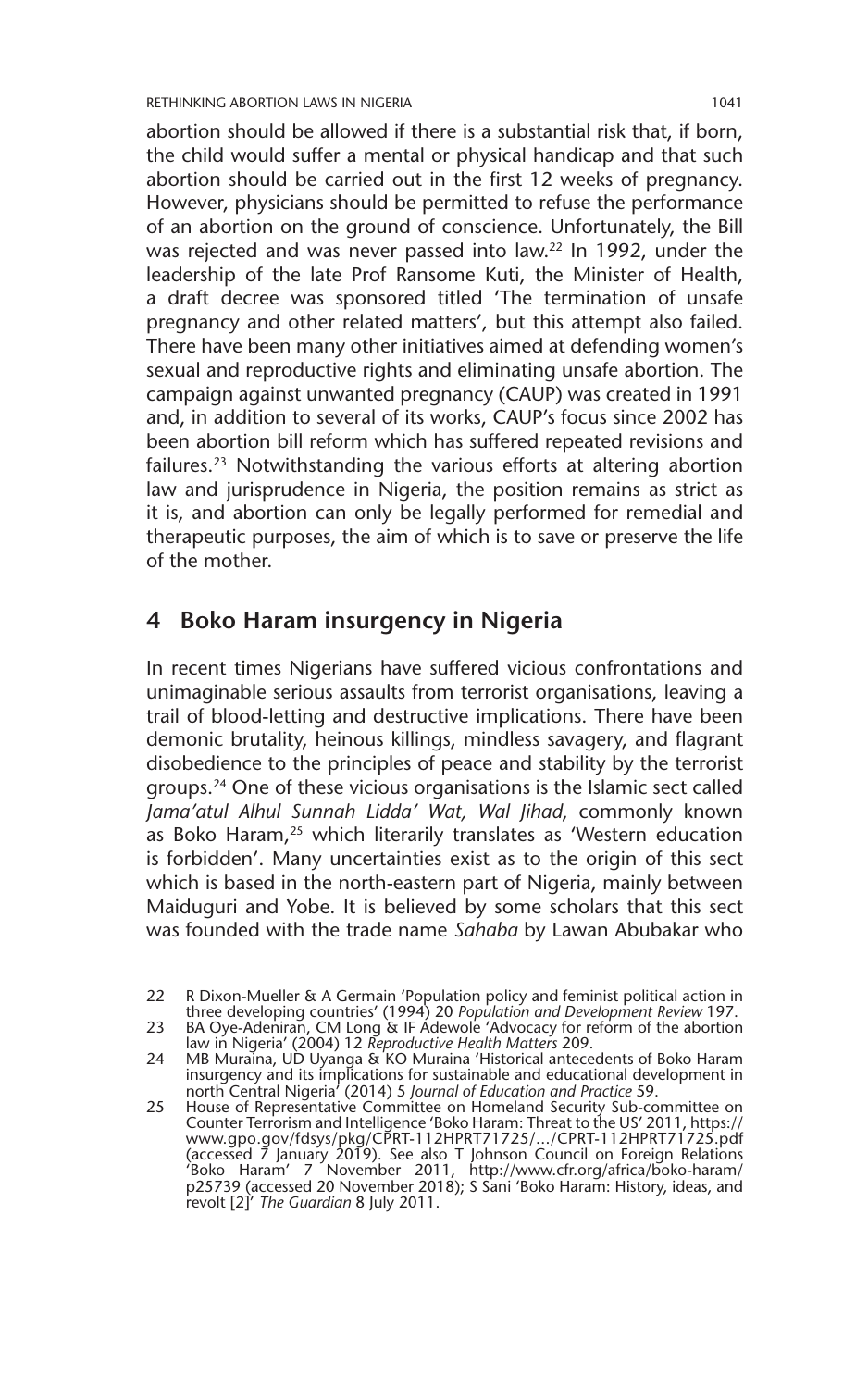later conceded the leadership to Mohammed Yusuf when Lawan Abubakar left Nigeria for studies in Saudi Arabia.26 In other discussions on the evolvement of the group, Shehu Sanni, a civil rights activist based in the northern part of Nigeria, reportedly is the founder of the sect which became militant and deadly in 2009.<sup>27</sup> Another report regarding the origin of the group is given by Amnesty International (AI), namely, that the extra-judicial execution in 2010 of its leader, Mohammed Yusuf, by the Nigerian security forces turned the group into a cell of mindless monsters whose focus of attacks are vulnerable targets.28 Others ascribed its origin to 'elite's politics'. According to Mbah et al, the emergence of Boko Haram is not *sui generis* but, rather, a reflection of the zero-sum character for the struggle for the acquisition of political power, especially between the north and south.29 Allegations abound that the sect emerged as a form of political instrument in the hands of the northern elites and politicians which they used to ascend into political offices,  $30$  although one may be tempted to agree with this proposition that the group's onslaught has the colouration of politics and religion because the sophistication of the weaponry employed by the sect is a confirmation of the massive support being enjoyed from the 'big weights', the unseen political forces that to date have remained unmasked.

The group's ideological leaning forbids everything Western or what it regards as man-made laws, Western education, culture and civilisation. It extols Shari'a law as the best form of laws which must be forcibly applied across all 36 states of Nigeria. In carrying out its beliefs, the sect has absolutely no regard for human life, so much so that children, girls, women, persons with disabilities and the aged have ceaselessly fallen victims to them. It uses terror, dread,

<sup>26</sup> JA Falode 'The nature of Nigeria's Boko Haram war, 2010-2015: A strategic analysis (2016) 10 *Perspectives on Terrorism* 41*.*

<sup>27</sup> ND Danjibo 'Islamic fundamentalism and sectarian violence: The Maitatsine and Boko Haram crisis in Northern Nigeria' (2009) Peace and Conflict Studies Paper Series Institute of African Studies, University of Ibadan, http:// www.ifranigeria.org/IMG/pdf/N\_D\_DANJIBO\_Islamic\_Fundamentalism\_and\_ Sectarian\_Violence\_The\_Maitatsine\_and\_Boko\_Haram\_Crisis\_in\_Northern\_ Nigeria.pdf (accessed 10 January 2019). See also J Langmang 'The upsurge of religion fundamentalism: A critical reflection in the light of the Boko Haram phenomenon in Northern Nigeria' in GS Best (ed) *Religion and post conflict peace building in Northern Nigeria* (2011); UO Uzodike & B Maiangwa 'Boko Haram terrorism in Nigeria: Causal factors and central problematic' (2012) 9 *African Renaissance* 41; J Adibe 'Boko Haram: One sect, conflicting narratives' (2012) 9 *African Renaissance* 27.

<sup>28</sup> '"They betrayed us": Women who survived Boko Haram rape starved and detained in Nigeria' 2018, https://www.amnesty.org/download/Documents/

AFR4485292018ENGLISH.pdf (accessed 22 October 2018). 29 P Mbah, C Nwangwu & HC Edeh 'Elite politics and the emergence of Boko Haram insurgency in Nigeria' (2017) 21 *TRAMES* 173.

<sup>30</sup> F Onuoha 'Boko Haram: Nigeria's extremist Islamic sect' (2012) Al Jazeera Centre for Studies, 29 February 2012 1-6, http://studies.aljazeera.net (accessed 1 December 2018).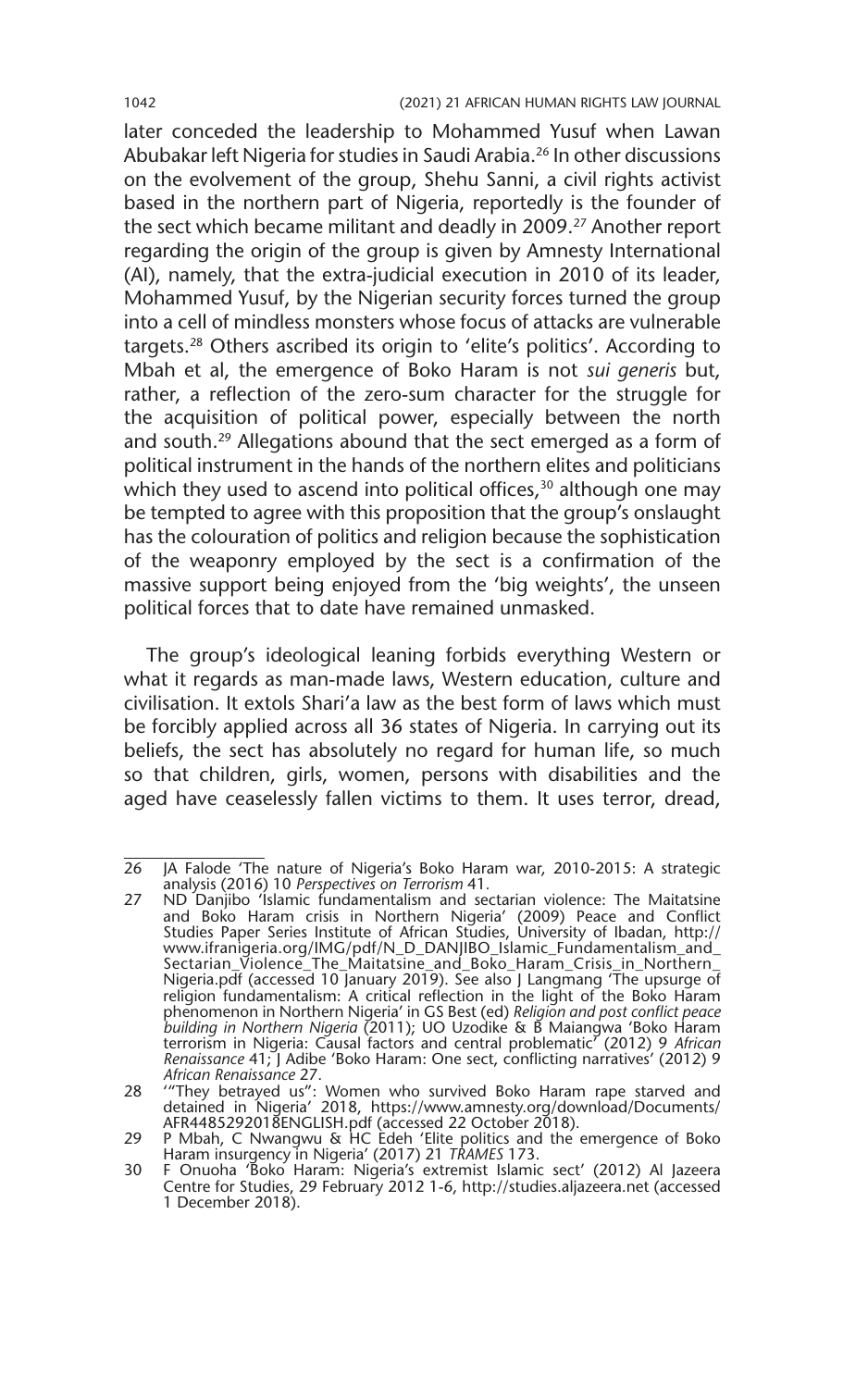horror and violence as its *modus operandi*, attacking both soft targets and governmental institutions, including schools, markets, villages, social gatherings, motor parks, worship centres, public institutions, international institutions and security outfits such as police stations, prisons, banks and military formations. The deadly attack on the United Nations (UN) Office in Abuja on 26 August 2011 remains indelible. Habitually, the sect does not act defensively but rather operates offensively and repressively, always positioning itself to attack and inflict maximum pain and mayhem.

# **5 Women and girls as victims of rape and sexual assault**

One of the tactics of terror employed by the Boko Haram is kidnapping. The group kidnaps men and boys whom they indoctrinate and enlist into their sect to fight and carry arms, while women and girls are kidnapped either for domestic use, sexual pleasure or as a means of negotiation with the government. Prior to 2014 there have been pockets of kidnappings and raping of women and girls perpetrated by this dreaded group,<sup>31</sup> but it assumed a gruesome dimension on 14 April 2014 when the group changed tactics and simultaneously abducted 276 girls from a government secondary school in Chibok, Borno State.<sup>32</sup> In October 2016, following negotiations brokered by some international organisations, the movement released 21 of the kidnapped Chibok girls and subsequently, in May 2017, another 82 of the girls were freed, leaving 113 girls either still in Boko Haram's captivity or unaccounted for.33 On 19 February 2018 it again abducted girls from the Government Science and Technical College at Dapchi in Yobe State, in the north-east of Nigeria, where another set of 110 girls were kidnapped.<sup>34</sup> Nearly a month after the abduction of the Dapchi girls, 105 of the girls were returned on 21 March 2018. Five of the girls purportedly were dead while one of the girls, a Christian, was not released based on her refusal to embrace Islam.<sup>35</sup> These two accounts perhaps are the most pronounced and publicised abductions, but several other women and under-aged girls have been victims of kidnapping and rape. Many of the abducted women

<sup>31</sup> VO Ayeni (ed) *The impact of the African Charter and the Maputo Protocol in selected African states* (2016) 18.

<sup>32</sup> 'Nigeria Chibok abductions: What we know' *BBC* 8 May 2017, https://www.bbc. com/news/world-africa-32299943 (accessed 20 November 2018).

<sup>33</sup> As above.<br>34 *'*Parents o

<sup>34</sup> 'Parents of abducted Dapchi schoolgirls protest in NASS, demand rescue' *Punch Newspaper* 8 March 2018.

<sup>35</sup> 'Kidnapped Dapchi schoolgirls freed in Nigeria' *BBC* 22 March 2018, https:// www.bbc.com/news/world-africa-43484146 (accessed 10 December 2018).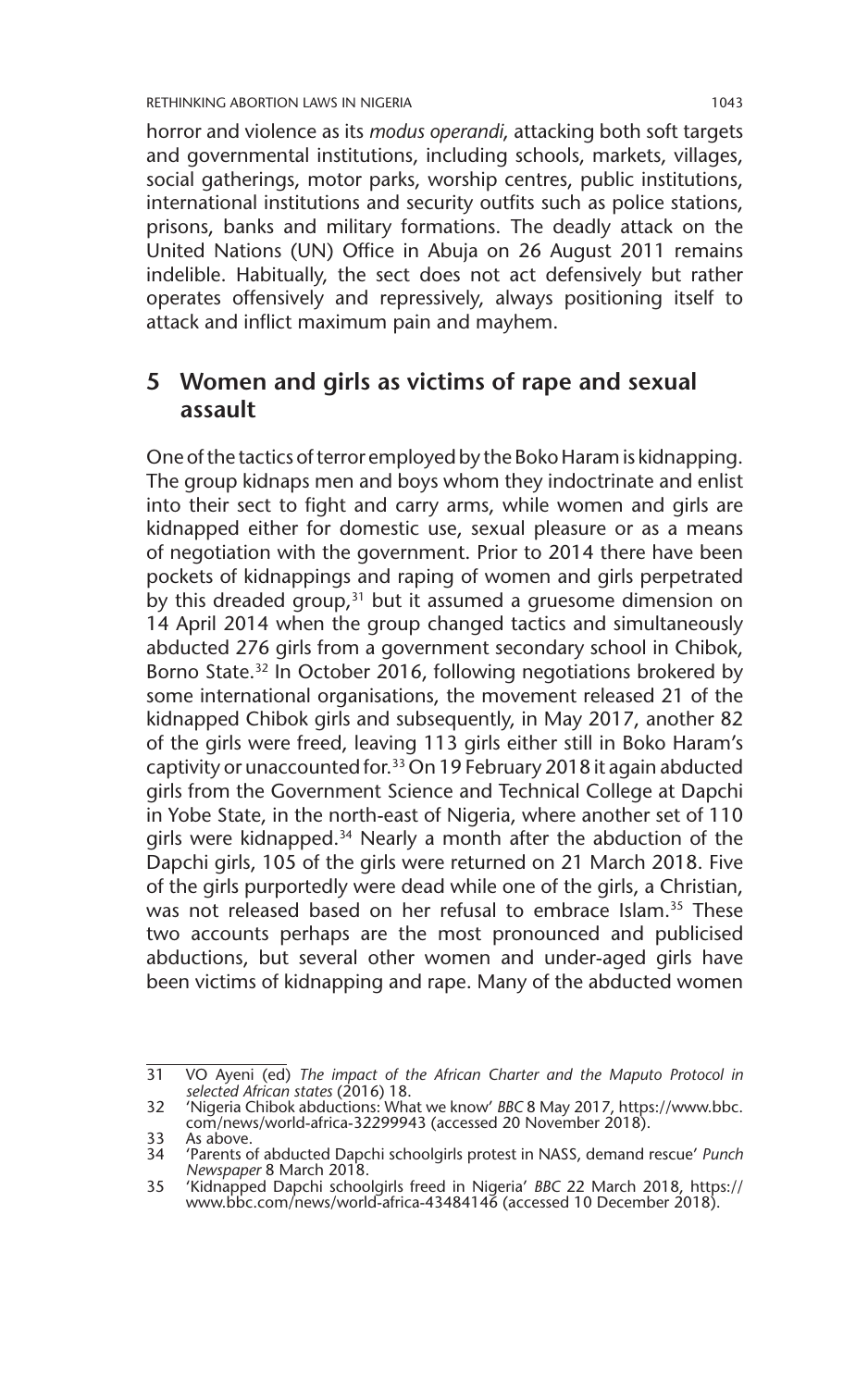and girls have been taken into captivity in the remote jungle referred to as Sambisa forest.

However, some of the women and girls have been able to regain their freedom, especially with the military rescue operations carried out in the sect's major hide-outs in the dreaded Sambisa forest. Upon release, many of these girls and women were found to be pregnant as a result of severe serial sexual abuse and violation by the Boko Haram fighters. On 3 May 2015, when 234 women, girls and children were rescued from the Sambisa forest in Borno State by the Nigerian army, a sizeable number of the rescued girls were visibly pregnant. Nigeria's military gave information that as at 30 April 2015 nearly 500 women and girls were released that week. However, the girls and women had suffered significant trauma as a result of abduction and incarceration in the den of Boko Haram. One of the indelible traumas is pregnancy which the released girls and women had to endure. While some of the pregnancies are visible, some are still at the early stages while some of the girls and women are even unaware that they are pregnant. The executive director of the United Nations Population Fund (UNFPA), Prof Babatunde Osotimehin, disclosed that in the last year the organisation had taken deliveries of more than 16 000 pregnancies in the troubled north-eastern part of the country. Obviously, the majority of the conceptions were Boko Haram-induced rape-related cases. This is besides several psychological services offered to the affected women and children. According to Osotimehin, UNFPA is providing dignity for women, although the main focus of the government is the provision of food, water, sanitation, tents and housing. However, women and girls have specific needs that are very important and different from the need of the average community. Prof Osotimehin further stated that UNFPA ensures that these women and girls receive antenatal care that will enable them to deliver properly even if and when they require a Caesarean section.36

# **6 Discussion**

One of the aftermaths of the severe rape and sexual assault by Boko Haram is unwanted pregnancy. Ordinarily, pregnancy should be a planned occurrence or at least the consequence of a conscious and consensual choice, but when it occurs as a result of unplanned,

 $\overline{36}$  T Macfarlan "They turned me into a sex machine": Woman made pregnant by Boko Haram rapist reveals her horror – as UN reveals 214 of 500 rescued in last week are with child' *Daily Mail* May 2015. See also S Ogundipe, C Obinna & G Olawale 'Boko Haram: 214 rescued girls pregnant – UNFPA' *Vanguard Newspaper* 2014*.*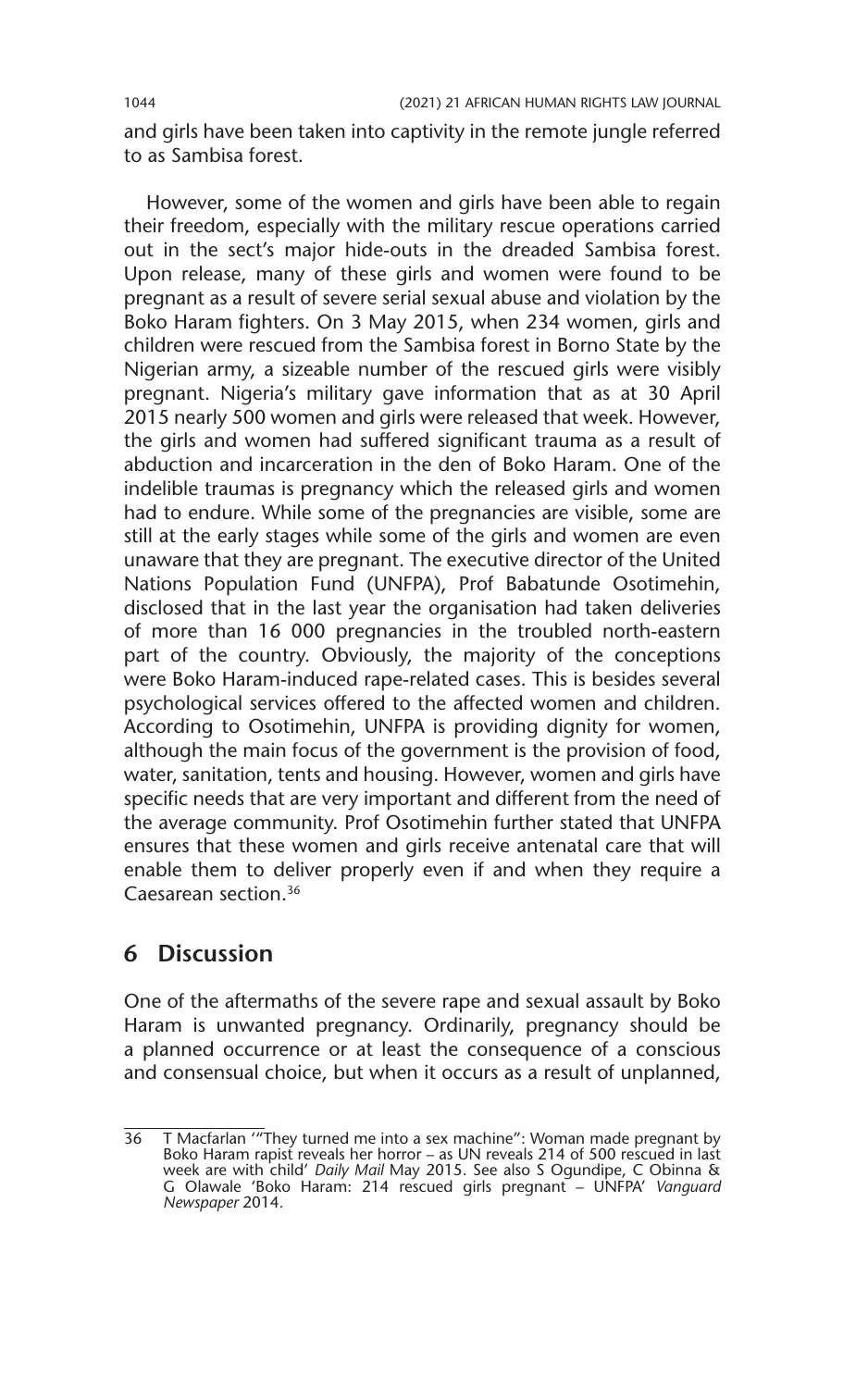tragic or even traumatic actions such as rape, the trauma can be both lifelong and inoperable. The concern is, since the initial abduction by Boko Haram is a failure on the part of the Nigerian state government to provide adequate safety and security for the victims, as a result of which they were subjected to such humiliating experiences, whether the trauma should be continued by disallowing the victims to exercise their rights to either keep the pregnancy or have it aborted. As the current legal framework fails to provide for such instances, the question arises as to whether the law should be expanded to accommodate the exercise of sexual and reproductive rights in this direction. In view of the current realities, grounds for expanding the law are very cogent and gamine and are hereunder discussed.

#### **6.1 1999 Constitution**

The most explicit provision for the right to health is in section 17(3)(d) of the 1999 Constitution, which guarantees 'adequate medical and health facilities for all persons'. The right to health, which includes sexual and reproductive health, $37$  is part of the socio-economic rights aimed at securing for citizens a basic quality life; rights that enable people to live meaningful and dignified lives.<sup>38</sup> Section 17(3)(d) is part of the Fundamental Objectives and Directive Principles of State Policy, which are made non-justiciable by virtue of section 6 of the Constitution. The Constitution has employed section 6 to oust the jurisdiction of the Nigerian courts from entertaining any of the provisions of chapter II and, by implication, the right to health is unenforceable. The right to health has shifted to the arena of discretion of the government since it is unenforceable by citizens.<sup>39</sup>

However, the Constitution provides that the welfare and security of Nigeria is of paramount importance and, as such,<sup>40</sup> the Constitution places a duty and responsibility on all organs of the government to observe, conform to and apply the provisions of chapter II.<sup>41</sup> The

<sup>37</sup> United Nation ESCR Committee General Comment 14 'The right to the highest attainable standard of health'' (art 12) adopted at the 22nd session of the Committee on Economic, Social and Cultural Rights, 11 August 2000 (contained in Document E/C12/2000/4).

<sup>38</sup> A Haruna 'Realisation of the right to health-care in Nigeria: Need for paradigm shift African' (2020) 4 *Journal of Law and Human Rights*. See also G Erasmus 'Socio-economic rights and their implementation: The impact of international law on domestic law' (2004) 32 *International Journal of Legal Information* 243; M Brenman 'To adjudicate and enforce socio-economic rights: South Africa proves that the courts are a viable option' (2009) 9 *Queensland University of Technology Law Journal* 64, https://doi.org/10.5204/qutlr.v9i1.42 (accessed 20 June 2021).

<sup>39</sup> See Justice Ayoola's lead judgment in *Williams v Akintunde* (1995) 3 NLR 101.

<sup>40</sup> Sec 14(2)(b) Constitution of the Federal Republic of Nigeria 199 as amended.

<sup>41</sup> Nigerian Constitution Nigeria 1999 (n 40) ( as set out in sec 13).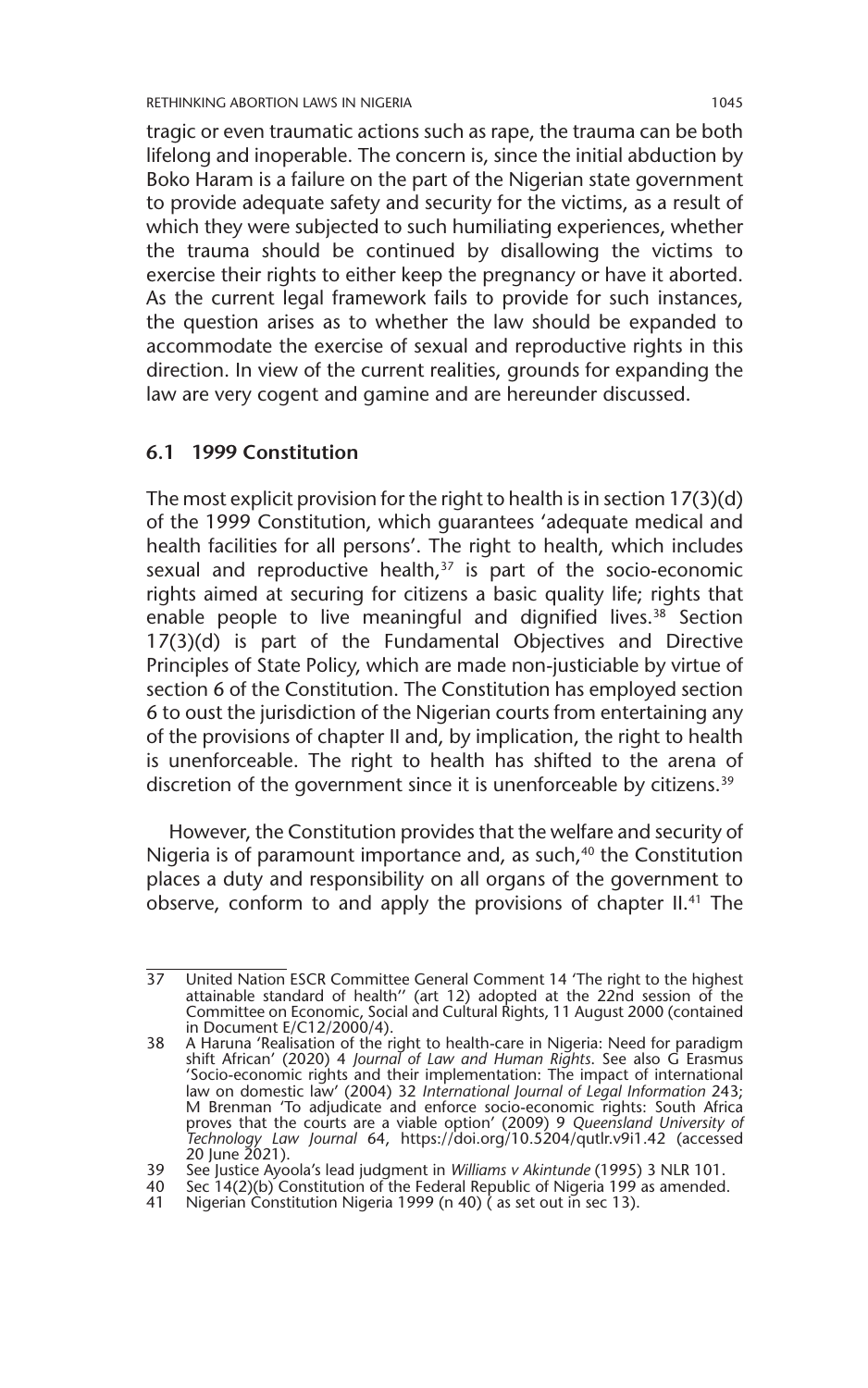welfare of citizens includes enjoyment of all the socio-economic rights such as food, shelter and, of course health, which is critical to the enjoyment of other fundamental rights as provided for in chapter IV of the Constitution, which are civil and political rights. The two words 'duty' and 'responsibility' as provided for in section 13 entail that there is an obligation on the government through its several organs to promote, protect and fulfil the provisions in section 17(3)(d). The Constitution is supreme, and the basis on which other laws, including the Criminal Code and the Penal Code, derive their validity. Any legislation that is inimical to the provision of the rights to health as provided for under the Constitution therefore are unconstitutional. Impliedly, the right to health no longer is discretionary but obligatory on the part of the government, and the sexual and reproductive rights of women is included in the right to health. Commenting on the position of the non-justiciablity of the right to health under the Ugandan Constitution, Ngwena states that 'directive principles cannot be dismissed as inconsequential constitutional artefacts. At the very least, they serve to provide a context within which justiciable rights under the Constitution, including the right to life, can be meaningfully understood.'42 Ngwena states further that directive principles can be used to support and clarify the normative content of fundamental rights to access safe abortion that derives from justiciable rights.

The Nigerian Constitution, therefore, should follow examples laid by some other jurisdictions such as that of India which has been able to move to the justiciability of the Directives Principles of State Policy.<sup>43</sup>

#### **6.2 International obligations and provisions**

Over the years Nigeria has signed and ratified several international and regional treaties that directly or indirectly protect the right to health, and opened the discussion on the need for expanded discussion on the restrictive abortion laws. On the international scene, there is the International Covenant on Economic, Social and Cultural Rights (ICESCR);<sup>44</sup> the International Covenant on Civil and Political Rights (ICCPR); the Convention on the Elimination of All Forms of

<sup>42</sup> CG Ngwena 'Taking women's rights seriously: Using human rights to require state implementation of domestic abortion laws in African countries with

reference to Uganda' (2016) 60 (110) Journal of African Law 122-123.<br>43 Bharati v State (1973) 4 SCC 225; see also O Ikpeze 'Non-justiciability of<br>chapter II of the Nigerian Constitution as an impediment to economic rights and development' (2015) 5 *Developing Country Studies* ISSN 2224-607X (Paper) ISSN 2225-0565, www.iiste.org (accessed 10 June 2021).

<sup>44</sup> Art 12.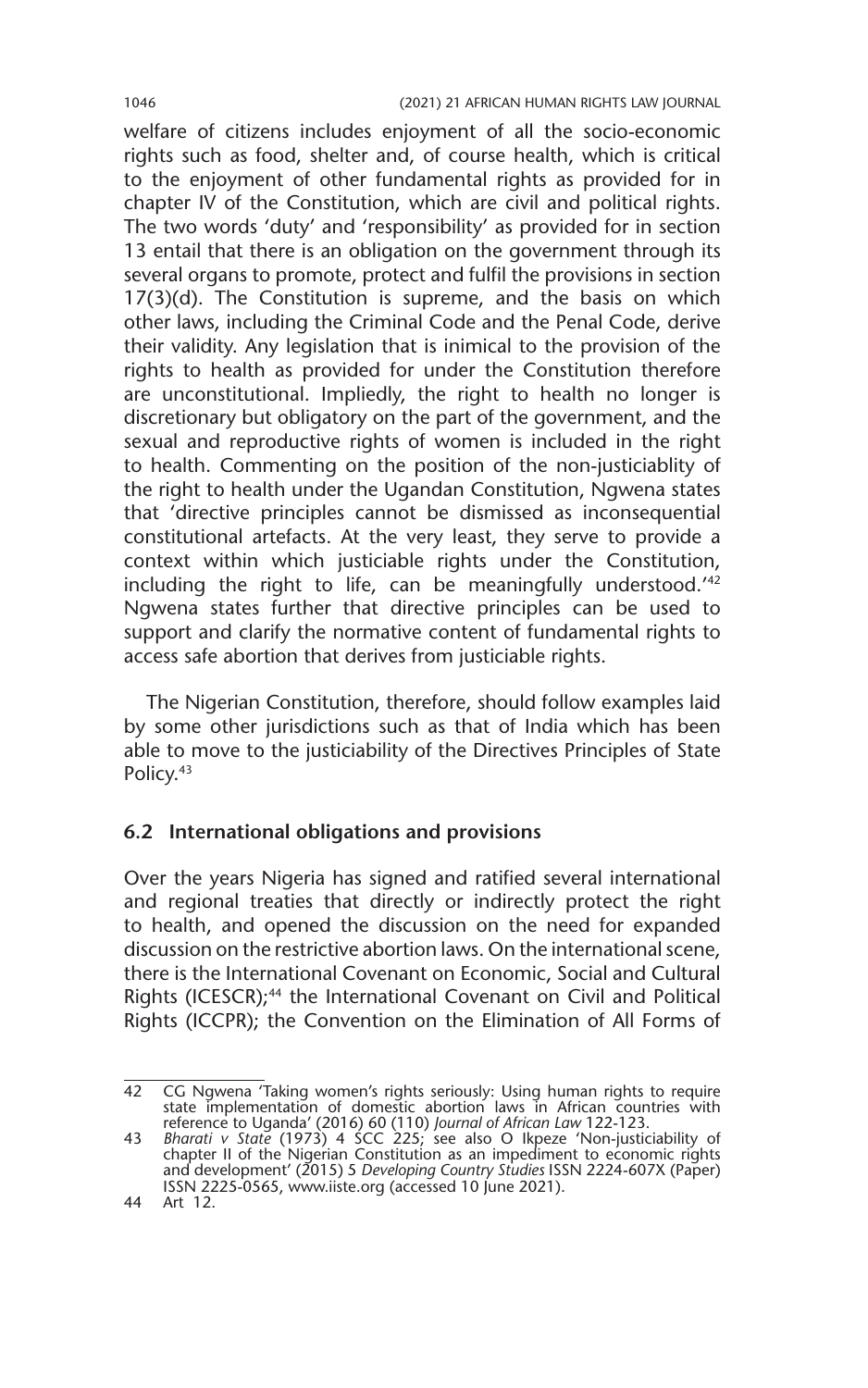Discrimination against Women (CEDAW); the Convention on the Rights of the Child (CRC); and the International Convention on the Elimination of all Forms of Discriminations (ICERD). Regional treaties include the African Charter on Human and Peoples' Rights (African Charter) and, most importantly, the Protocol to the African Charter on Human and Peoples' Rights on the Rights of Women in Africa (African Women's Protocol).45 Many interpretations have been given to the various provisions of these treaties which have supported the need for a progressive discussion on restrictive abortion laws or its total criminalisation. For instance, article 7 of ICCPR is a determinant of article 3 (the right to equality).<sup>46</sup> The CEDAW Committee also implicitly linked restrictive abortion laws to discrimination on the basis of gender and biology.47 The Committee on the Rights of the Child has acknowledged the fact that adolescent girls who are in need of safe abortions due to sexual exploitation may be exposed to significant health risks.<sup>48</sup> Such adolescent girls, therefore, have the right to both physical and psychological therapy and 'social reintegration in an environment that fosters health, self-respect, and dignity'.49

Article 14(2)(c) of the African Women's Protocol has been a much-discussed provision that has generated many sentiments between the pro- and anti-abortionists. However, this article takes the position of the literal meaning as stated in the provision, namely, that state parties shall take all appropriate measures to protect the reproductive rights of women and, in so doing, they shall authorise medical abortion in instances of rape, sexual assault, incest and where the continuation of such pregnancy poses a threat to the life or physical and mental health of the mother or the fetus. The implication of this provision is that the state has a duty to ensure that any woman who has suffered any of the listed misfortunes in the article should be provided safe facilities and opportunities to do away with such pregnancy. This provision appears clearly not discretionary or open to options because it has created an obligation

<sup>45</sup> Adopted by the 2nd ordinary session of the Assembly on the Union, Maputo, Mozambique, 11 July 2003, entered into force 25 November 2005.

<sup>46</sup> CG Ngwena 'Inscribing abortion as a human right: Significance of the Protocol on the Rights of Women in Africa' (2010) 32 *Human Rights Quarterly* 783, 789.

<sup>47</sup> UN Committee on the Elimination of Discrimination Against Women (CEDAW) General Recommendation 24: Article 12 of the Convention (Women and Health), 1999, A/54/38/Rev.1, ch I, https://www.refworld.org/docid/453882a73.html

<sup>(</sup>accessed 29 July 2021). 48 UN Committee on the Rights of the Child (CRC) General Comment 4 (2003): Adolescent health and development in the context of the Convention on the Rights of the Child, 1 July 2003, CRC/GC/2003/4, https://www.refworld.org/ docid/4538834f0.html (accessed 29 July 2021).

<sup>49</sup> Ngwena (n 46) 791.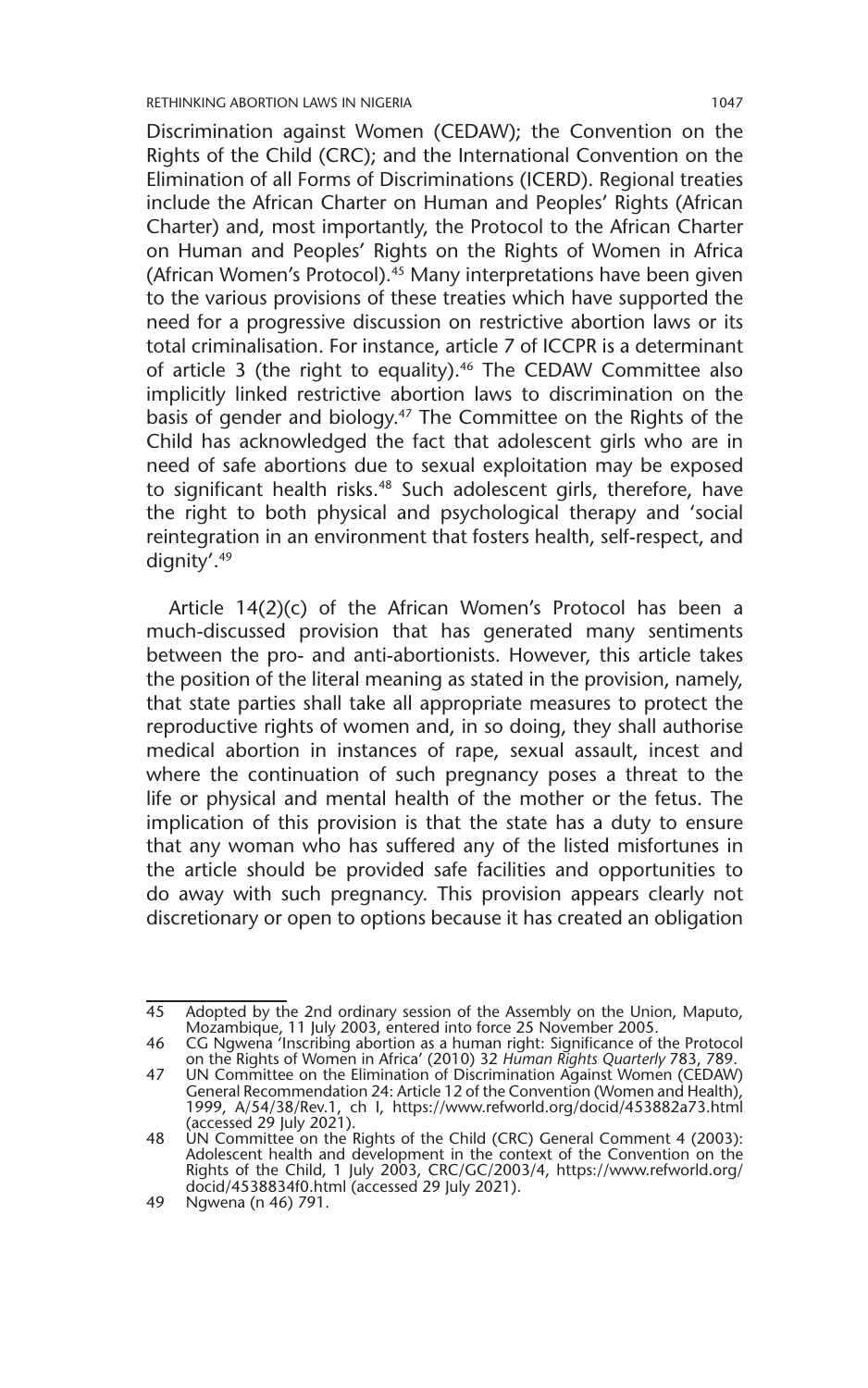for state parties to fulfil.<sup>50</sup> Article  $14(2)(c)$  is clearly espousing the position being conversed in this article that pregnancies resulting from rape and trauma as experienced by the victims of Boko Haram should be afforded the rights to do away with the pregnancies and not be forced to continue such pregnancies simply because there is no such specific provision under Nigerian abortion laws.

## **6.3 Issues of rights**

#### *6.3.1 Rape and its effects on 'life'*

Rights – including the right to life – are inherent to all human beings regardless of race, nationality, ethnicity, language, religion, status and sex.51 Several legislations have evolved at the local and international scenes entrenching this in our legal structures. The right to life even on the face of it may be read as a right to liberty and security of the person, as no one shall be in slavery or servitude, that such right shall be protected and that no one shall be arbitrarily deprived of his or her life.<sup>52</sup> However, the right to life is a parasitic right that cannot be realised without the effective presence of some other kinds of rights because it is generated from other rights.<sup>53</sup>

The effect of rape on its victim is enormous and affects the 'life' that such a victim will lead afterwards. Although the victim may not literally be deprived of her physical life by being killed, other rights that enable her to enjoy the life she still possesses have already been violated, such as the right to dignity, privacy, family life, and so forth. For a person to truly enjoy his or her right to life, there must be the emotional and psychological balance which makes their life worth living, thus the right to life of the victim is dependent on the content of such life after the trauma of rape. A major obstacle to being free from the trauma is the continuing presence of the 'fruit 'of the rape, namely, the unwanted and unplanned pregnancy, while victims have the right to be free from trauma.

To begin with, the assailants were many and the number of times they were raped and assaulted equally were numerous. Combined

<sup>50</sup> CG Ngwena 'Protocol to the African Charter on the Rights of Women: Implications for access to abortion at the regional level' (2010) 110 *International* 

*Journal of Gynecology and Obstetrics* 163-166. 51 United Nations 'Human rights', http://www.un.org/en/sections/issues-depth/ human-rights/ (accessed 10 February 2019).

<sup>52</sup> Art 3 Universal Declaration of Human Rights; art 6 International Covenant on Civil and Political Rights (ICCPR).

<sup>53</sup> JO Famakinwa 'Interpreting the right to life' (2011) 29 *Diametros* 30.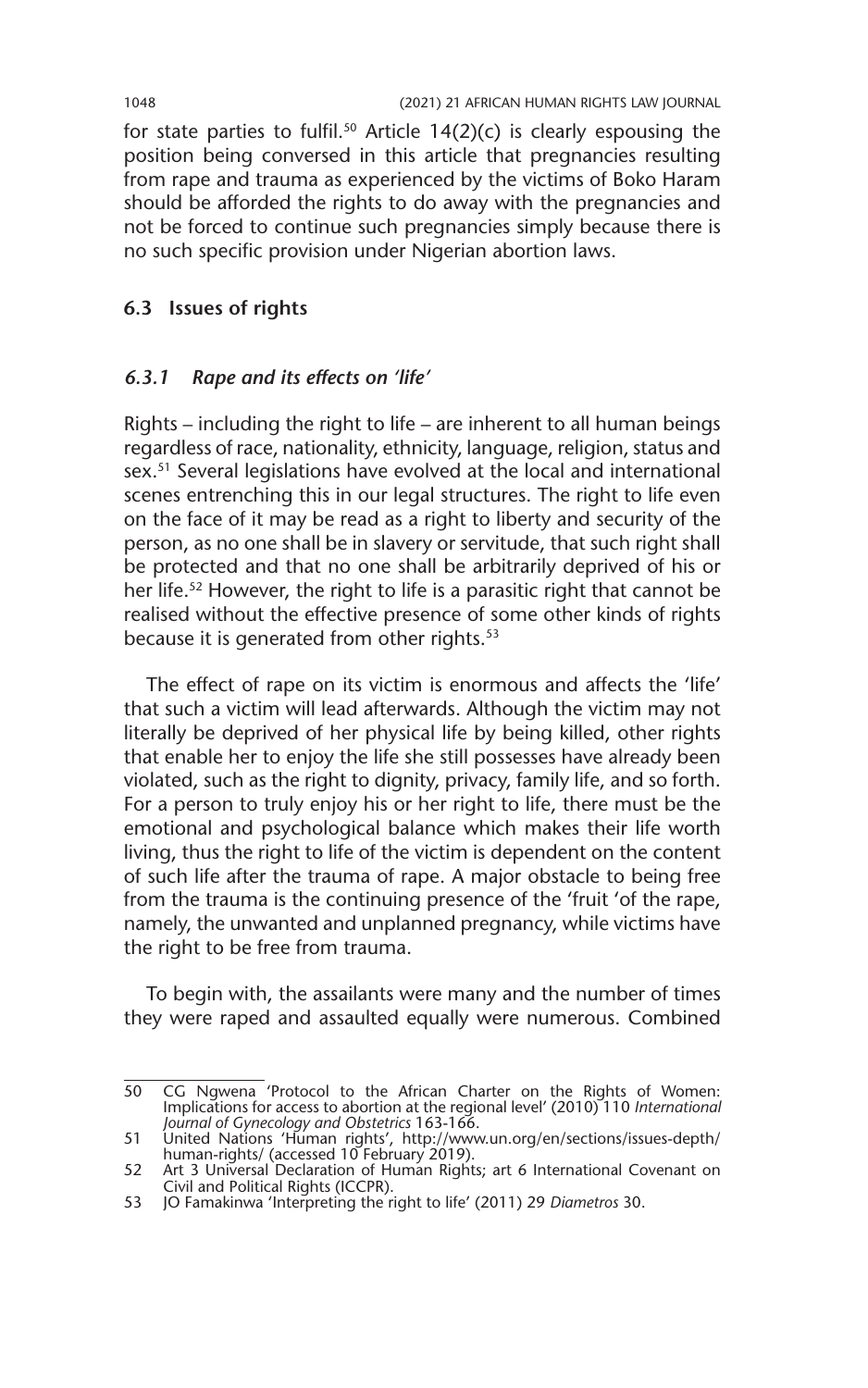with this is the fact that the girls and women had been victims of other forms of horror before the additional trauma of rape and sexual assault: They have been abducted and displaced from their homes in the most gruesome manner; the assailants are unknown and may never be known; and, finally the dastardly act resulting in pregnancy. These several factors simply heighten the ordeal of the victims of rape and sexual assault by Boko Haram. Sexual assault and rape could have diverse effects on victims/survivors ranging from physical to social and psychological/emotional effects. Psychologically, the self-esteem of the victim is affected and battered; the victim loses confidence, and has a belittling outlook of herself and develops poor self-perception. One major aspect of the psychological effect is the nightmares and flashbacks to the act which often occur to the victims, especially whenever they stumble upon items, locations or people that remind them of the abuse. Emotionally, such victims experience fear, anger, isolation, guilt, sadness and confusion all rolled together into one ball of depression.<sup>54</sup>

Sexual violence affects the mental health of the victim, exemplified by the many women with mental disorders who had suffered rape or sexual assault either in childhood or adulthood,<sup>55</sup> with varying degrees of consequences resulting from the mental ill health, such as suicide or even killing the perpetrator as a means of escape. Therefore, it is safe to conclude that the combination of trauma suffered by victims of Boko Haram, namely, the abduction, the displacement and the rape and sexual assault, challenges their mental well-being and, as such, the permanent imprint from the experience will definitely aggravate their mental ill-health. For victims to enjoy their right to life, therefore, the source of aggravation must be attended to, and if the source of discomfort to their lives is the pregnancy, then there should be a legal remedy which enables the victims to seek succor by doing away with an unwanted and traumatic pregnancy. The efficacy of rape and sexual assault as a ground for abortion lies in the fact that 'the law enforcement aspect of rape is disentangled from abortion service provision'.<sup>56</sup> The affected woman or girl should be believed first, and the immediate focus should be on providing access to safe abortion.

<sup>54</sup> JM Santiago et al 'Long-term psychological effects of rape in 35 rape victims' (1985) 142 11 *American Journal of Psychiatry* 1338-1340.

<sup>55</sup> H Khalifeh et al 'Domestic and sexual violence against patients with severe mental illness' (2015) 45 *Psychological Medicine* 875.

<sup>56</sup> Ngwena (n 46) 791.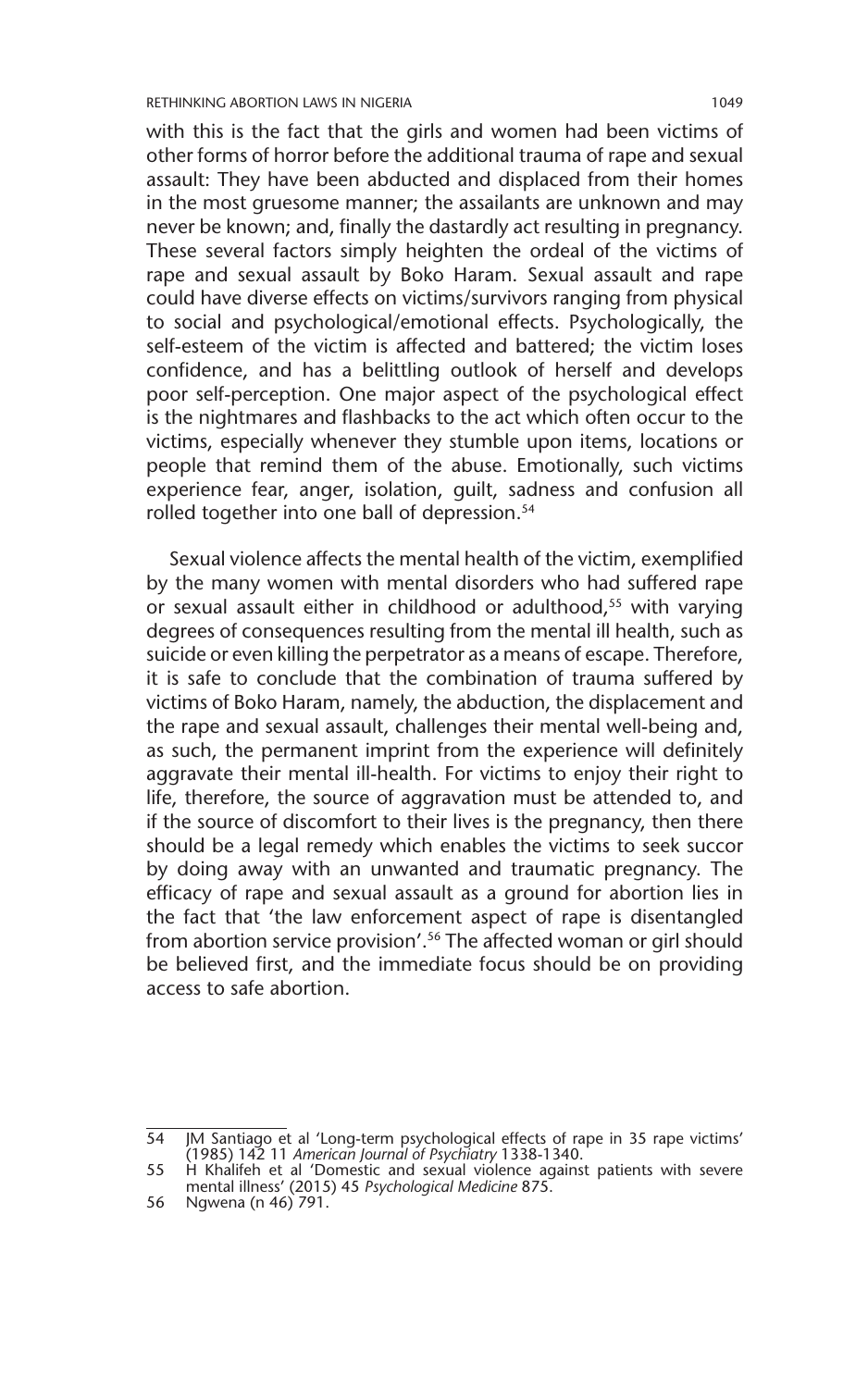#### *6.3.2 Sexual and reproductive rights of victims*

Denying victims the options of doing away with an unwanted traumatic pregnancy clearly is a violation of their sexual and reproductive rights, in respect of which Nigeria has obligations to respect, protect and fulfil, derived from several domestic and international laws. Couples as well as individuals have the right to freely and responsibly decide on the number, spacing and timing of their children. This includes the right to be free from discrimination, coercion and violence in making this choice.57 Reproductive health rights entail the right to control fertility; to decide whether to have children; the number and spacing of children; to choose a method of contraception; to self-protection against sexually-transmitted infections including HIV; and to family planning education.<sup>58</sup> Sexual and reproductive rights as enumerated in multiple human rights instruments include the right to life and survival;<sup>59</sup> the right to be free from inhuman and degrading treatment; $60$  the right to family and private life,<sup>61</sup> to prohibition from discrimination; and the right to education.

CEDAW,62 which Nigeria has ratified, enjoins state parties to take all appropriate measures to eliminate discrimination against women in the field of health care, which includes access to healthcare services such as family planning.<sup>63</sup> It further provides that women should be accorded the rights to freely and responsibly decide on the number and spacing of their children and to have access to information, education and means to enable them to exercise these rights.<sup>64</sup> Nigeria has the obligation to refrain from interfering with the enjoyment of this right, to protect it by prevention of the violation, and to fulfil by taking appropriate measures towards the full realisation of this right. The victims have the right to reproduction and self-determination, and they have a right to determine whether they should have a child and found a family. They have the right to the number and spacing of children without the control or coercion

<sup>57</sup> International Conference on Population and Development (ICPD) Programme of Action, (1995) para 7.3 UN Doc A/CONF.171/13 1994, ch 7.A. repeated in paras 95 and 223 for the Beijing Platform for Action, https://www.ohchr.org/ Documents/Publications/NHRIHandbook.pdf (accessed 20 November 2018).

<sup>58</sup> Protocol to the African Charter on Human and Peoples' Rights on the Rights of Women in Africa (2003) (African Women's Protocol).

<sup>59</sup> Art 6 ICCPR. See also Constitution of Nigeria 1999 (as set out in sec 33(1)).

<sup>60</sup> Nigerian Constitution Nigeria 1999 (as set out in sec 34).

<sup>61</sup> Nigerian Constitution Nigeria 1999 (as set out in sec 37). 62 Nigeria Ratified CEDAW in 1985 without reservation and signed the Optional Protocol to the Convention in 2000 and ratified same in 2004.

<sup>63</sup> Art 12(1) Convention on the Elimination of all Forms of Discrimination Against Women (CEDAW).

<sup>64</sup> Art 16(e) CEDAW.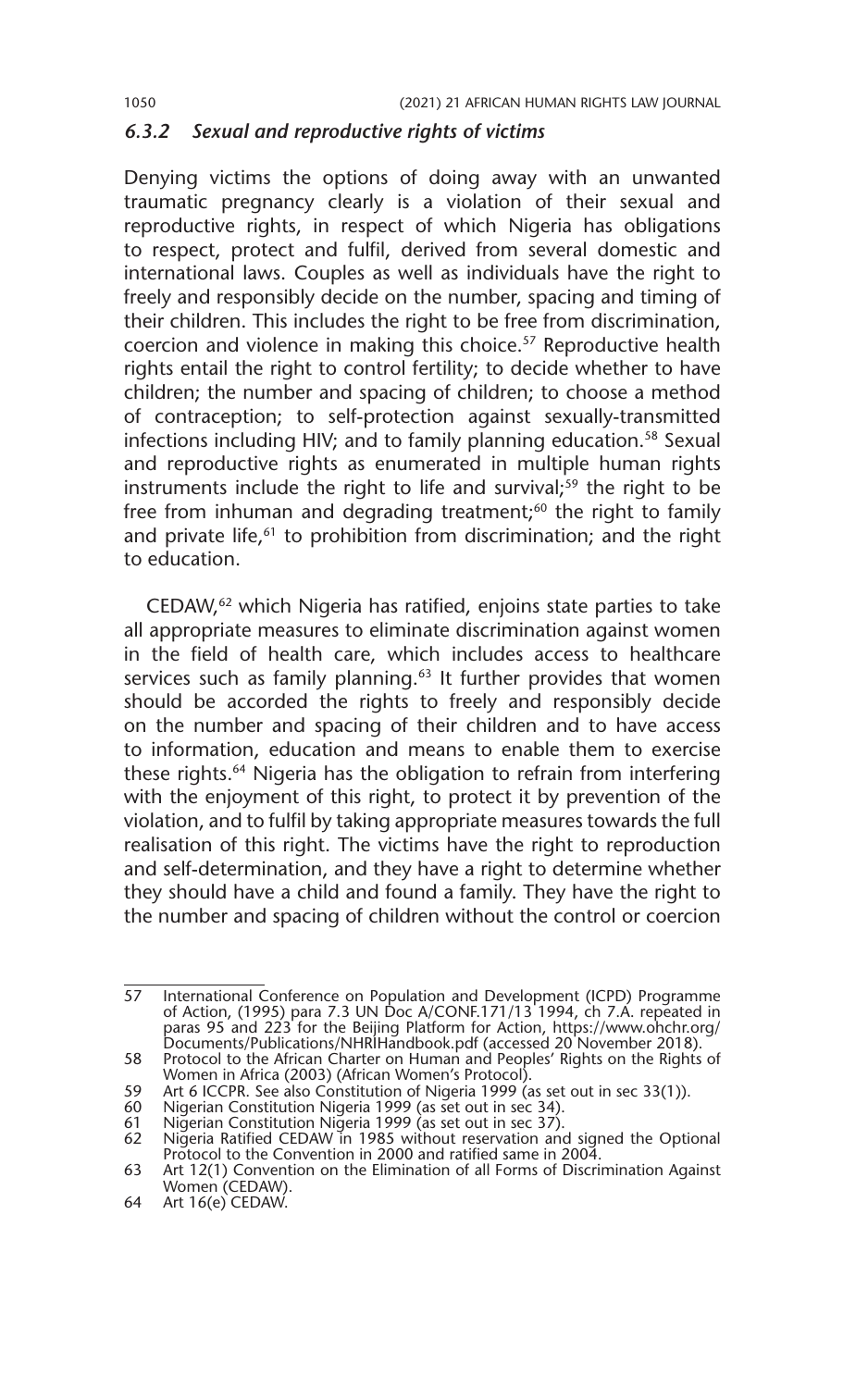of the government. According to Cook,<sup>65</sup> the state should have 'little power to prevent women's choice about whether and when to have a child, or women's full exercise of their right to private and family life'.

#### *6.3.3 Right to health*

Every human being, including every woman, has the right to health. States have the obligation to support the right to health, and states must prioritise the needs of those who have been left the furthest behind, so as to achieve greater equity.<sup>66</sup> Women are part of these most vulnerable groups. Health has been defined by the WHO as 'a state of complete physical, mental and social well-being and not merely the absence of disease or infirmity'. Therefore, the right to health implies the right to the highest attainable standard of health and complete well-being, not merely the absence of disease.<sup>67</sup> The right to health is central and dependent upon the realisation of other rights such as the right to food, housing, education and other rights that will help in procuring well-being.<sup>68</sup>

Two principles are prominent under this right – the right to control and the right of entitlement. The right to control refers to having a decisive say over what happens to one's body, which is referred to as autonomy. Every competent person has the right to choose what course of treatment should be administered to him or her; to accept or refuse treatment and to generally participate in every decision pertaining to treatment that will be administered to his or her body.<sup>69</sup> The principle of autonomy is one of the essentials of health care.<sup>70</sup> Beauchamp referred to it as the legal principle of respect for self-determination.71 Cardozo J in *Schloendorff v New York Hospital* stated that 'every human being of adult years and sound mind has a right to determine what shall be done to his own body'.<sup>72</sup> Therefore, women who have been raped and violated have rights to determine what should be done to their bodies and states should

<sup>65</sup> RJ Cook 'International protection of women's reproductive rights' (1992) 24 *New York University Journal of International Law and Politics* 645.

<sup>66</sup> Transforming our World: The 2030 Agenda for Sustainable Development UN General Assembly 2015 21 October UN Doc. A/RES/70/1.

<sup>67</sup> WHO 'Human rights and health' 2017, https://www.who.int/news-room/factsheets/detail/human-rights-and-health (accessed 15 March 2021).

<sup>68</sup> As above.<br>69 M Hendry

M Hendry et al 'Why do we want the right to die? A systematic review of the international literature on the views of patients, carers and the public on assisted dying' (2013) 27 *Palliative Medicine* 13. 70 J Herring *Medical law and ethics* (2010) 192.

<sup>71</sup> L Beauchamp and LB McCullough *Medical ethics* (1984) 42; see also *McFall v Shrimp* (1978) 10 Pa D & C (3d) 90.

<sup>72</sup> (1914) 105 NE 92.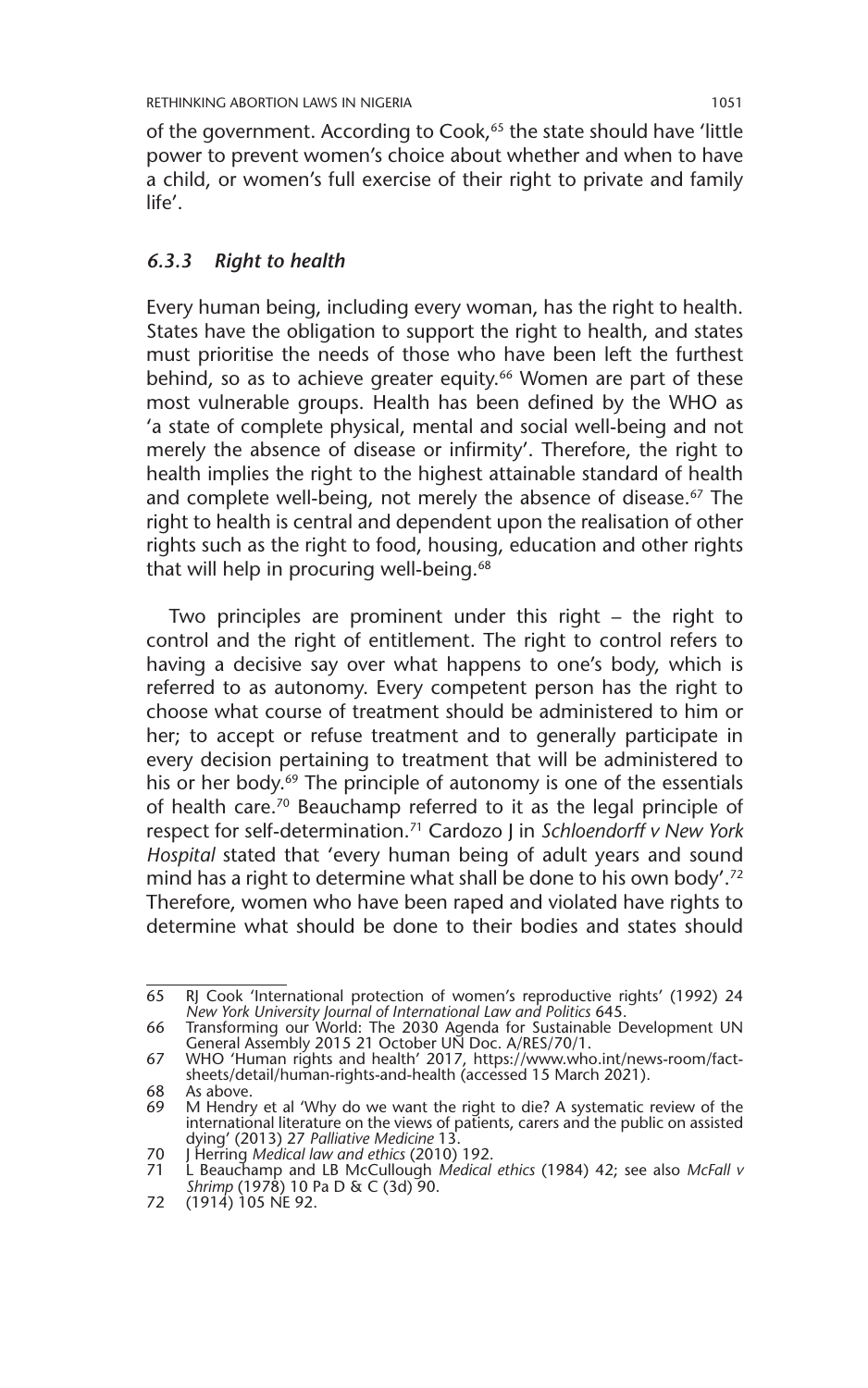give the freedom for self-determination. The second, the right of entitlement, entails the right to be afforded all necessary care to ensure a person's well-being.

The right to health has indeed become one of the fundamental human rights which can be enforceable, borrowing a leaf from India, where the courts had played a key role and led in legitimising the Constitution by enforcing the socio-economic obligations of the state in the area of the right to basic nutrition.<sup>73</sup> The Supreme Court of India expanded this jurisprudence and has been able to develop the right to life to include other rights which may hitherto have been regarded as socio-economic rights that are unenforceable. In fact, the Indian Supreme Court has been able to develop a comprehensive body of judgments that deals with social welfare rights as protected by the unqualified right to life which is enshrined in the Indian Constitution.74

#### **6.4 Continuance of unsafe abortion**

Nigeria has one of the highest recorded number of maternal deaths with an estimated maternal mortality rate (MMR) of 840/100 000 live births in the world.<sup>75</sup> A major contributory factor is the high number of unsafe abortions clandestinely done which account for 30 to 40 per cent of maternal deaths.<sup>76</sup> An estimated 1,25 million induced abortions occurred in 2012 of which the majority were unsafely procured in spite of the restrictive laws.<sup>77</sup> According to the Guttmacher Institute report, one-fourth of the 9,2 million pregnancies in Nigeria were unintended, translating to 59 unintended pregnancies per 1 000. Out of these unintended pregnancies, 56 per cent ended in induced abortion, 32 per cent in

<sup>73</sup> *People's Union for Civil Liberties (PUCL) v Union of India* Writ Petition (Civil) 196 (2001) (India) and subsequent interim orders, http://www.righttofoodindia. org/case/case.html (accessed 14 March 2021); see also Interim Order of 2 May 2003, *PUCL v Union of India* Writ Petition (Civil) 196 (2001) (India), http://www. righttofoodindia.org/orders/may203.html (ordering distribution of ration cards to vulnerable individuals and families); Supreme Court Order of 28 November 2001; *PUCL v Union of India* Writ Petition (Civil) 196 (2001) (India), http://www. righttofoodindia.org/orders/nov28.html (accessed 15 March 2021).

<sup>74</sup> M Khosla 'Making social rights conditional: Lessons from India' (2010) 8 *International Journal of Constitutional Law* 741.

<sup>75</sup> MC Hogan et al *Maternal mortality for 181 countries, 1980-2008: A systematic analysis of progress towards millennium development goal* (2010) 5. See also WHO 'Trends in maternal mortality: 1990 to 2008'. Geneva: Estimates developed by

WHO, UNICEF, UNFPA and World Bank; 2010. 76 Oye-Adeniran et al (n 23). 77 A Guttmacher Institute Factsheet 'Abortion in Nigeria' (2015). The estimated abortion rate was 33 abortions per 1 000 women aged 15 to 49 in 2012, https:// www.guttmacher.org/sites/default/files/factsheet/fb-nigeria.pdf (accessed 14 March 2021).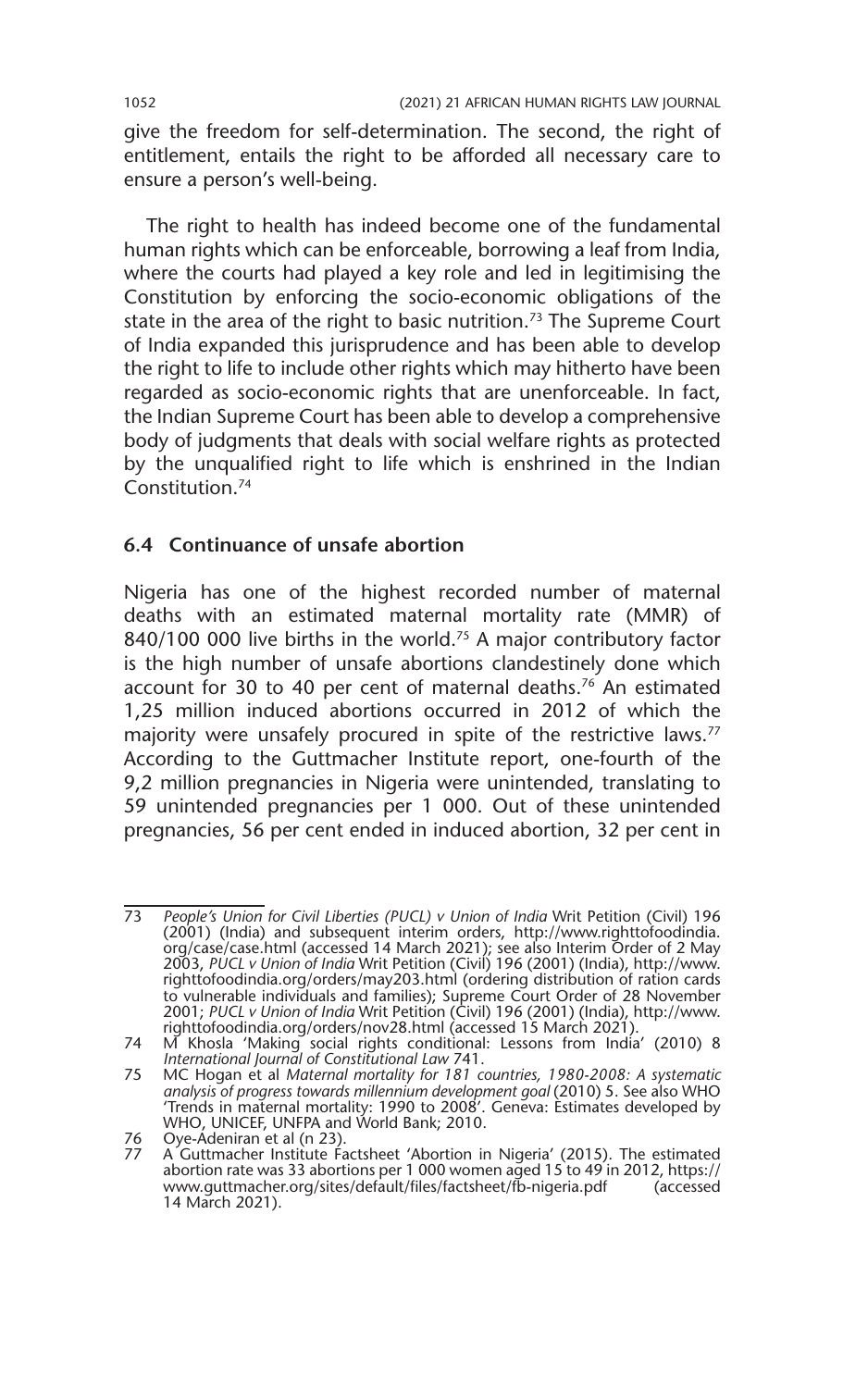unplanned birth and 12 per cent in miscarriage.78 Unsafe abortion has many health implications and several forms of complications such as pain, haemorrhage, sepsis, renal failure, uterine perforation, gastro-intestinal tract injuries, pelvic infections and, ultimately, death, particularly where there is no emergency expert care following the unsafe abortion.<sup>79</sup> A significant number of these unsafe abortions are performed by persons pretending to be medical doctors, traditional birth attendants and untrained medical professionals, while those performed by physicians are done in private hospitals under secretive conditions and/or unhygienic environments.<sup>80</sup> Notwithstanding the legal restriction of abortion, women continue to resort to unsafe abortion, thereby increasing maternal death and morbidity. This raises the issue of how restrictive laws really can restrict and to what extent it should restrict. The reality is that some of the victims of rape and sexual assault by Boko Haram will resort to unsafe abortion and a large percentage of these unsafe abortions will result into morbidity and mortality.

#### **6.5 Re-construing the meaning of 'preserving the life of the mother'**

Nigerian law currently allows abortion only for the 'preservation of the mother's life'. The questions therefore arise as to what constitutes the life of a woman; how one should construe 'saving the life of a mother'; the indices that can be used to measure the life of a woman; and whether such indices are purely medical or whether they go beyond medical aspects. Literally taking the term 'saving a mother's life' or 'preservation of the mother's life' does not include traumatic, social, emotional or psychological issues. How should one define the health indicator used in allowing therapeutic abortion, and are they hinged only on medicals? What are the components of 'life' as provided by the law? Should the right to life be literarily interpreted simply as the right not to be physically killed or are there other components to that right? These are the issues that must be resolved in order for the 'real life' of the mother to be preserved or saved.

<sup>78</sup> Alan Guttmacher Institute Factsheet (n 77).

<sup>79</sup> WHO *Unsafe abortion: Global and regional estimates of the incidence of unsafe abortion and associated mortality in 2008* (2011). 80 BA Oye-Adeniran, AV Umoh & SNN Nnatu 'Complications of unsafe abortion:

A case study and the need for abortion law reform in Nigeria' (2002) 10 *Reproductive Health Matters* 18-21, 10.1016/S0968-8080(02)00024-1 (accessed 14 March 2021).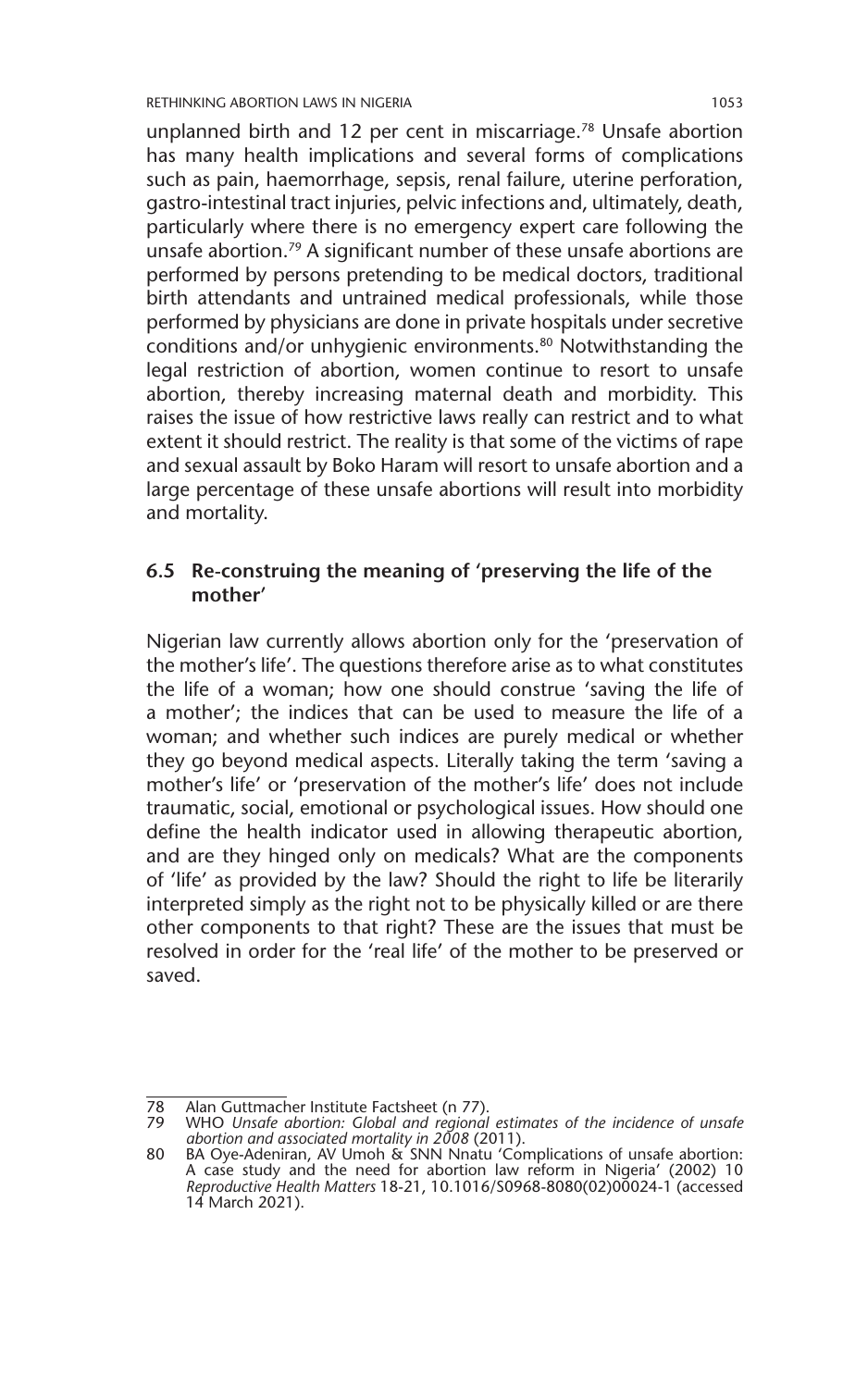As stated earlier, the right to life is dependent for its realisation on the presence of other rights.<sup>81</sup> For example, in so far as the right to health promotes life, the right to health supports and advances the right to life. However, the right to health is not exclusive to physical health, but includes physical, mental, emotional and social wellbeing. Life should correspondingly not be strictly construed to the breath that is emitted from the nostrils, but must include every other variable that makes that breath possible and worth breathing. In the Indian case of *Francis Coralie Mullin v The Administrator, Union Territory of Delhi & Others*82 the Indian Supreme Court held that the right to life being the most precious human right, it should be expanded in meaning and reach rather than attenuating its meaning and content. It should 'be interpreted in an expansive spirit that will intensify its significance by enhancing the dignity and worth of the individual and his life'. The Court stated that human life is not merely animal existence or physical survival, but includes living with dignity and fulfilling the barest.<sup>83</sup>

Nigeria can further draw from the Kenyan public interest case of *Federation of Women Lawyers (FIDA-Kenya) & 3 Others v Attorney-General & 2 Others*, 84 where the Kenyan High Court made several pronouncements which give good insight into the parasitic nature of the right to life. The victim in this case who fell pregnant as a result of rape was unable to procure a safe abortion since the Kenyan law forbids abortion unless, in the opinion of a trained health professional, there is a need for emergency treatment or where the life or health of the mother is in danger. $85$  The Court had to make pronouncements on the several issues, part of which involved what the right to health and the right to reproductive health entailed, and whether pregnancy resulting from sexual violence fall under the circumstances for abortion allowed by the law. The Court held: 'In our view therefore, women and girls in Kenya who find themselves pregnant as a result of sexual violence have a right … to have an abortion … Health, in our view, encompasses both physical and mental health.' According to the Court, when life is endangered, this includes the mental, psychological or physical life of the mother.<sup>86</sup> The case affirms the position that the right to life encompasses the right to health since both life and health must co-exist on an equal

<sup>81</sup> Famakinwa (n 53).

<sup>82</sup> (1981) 2 SCR 516.

<sup>83</sup> See also para 2.1 of the petitioner writ in *Olga Tellis v Bombay Municipal Corporation* (1985) 3 SCC 545. 84 Petition 266 of 2015; *East Africa Centre for Law and Justice & 6 Others (Interested* 

*Party) and Women's Link Worldwide & 2 Others* (*Amicus Curiae*) [2019] eKLR.

<sup>85</sup> Art 26 Kenya Constitution 2010.

<sup>86</sup> Para 362 of the Judgment.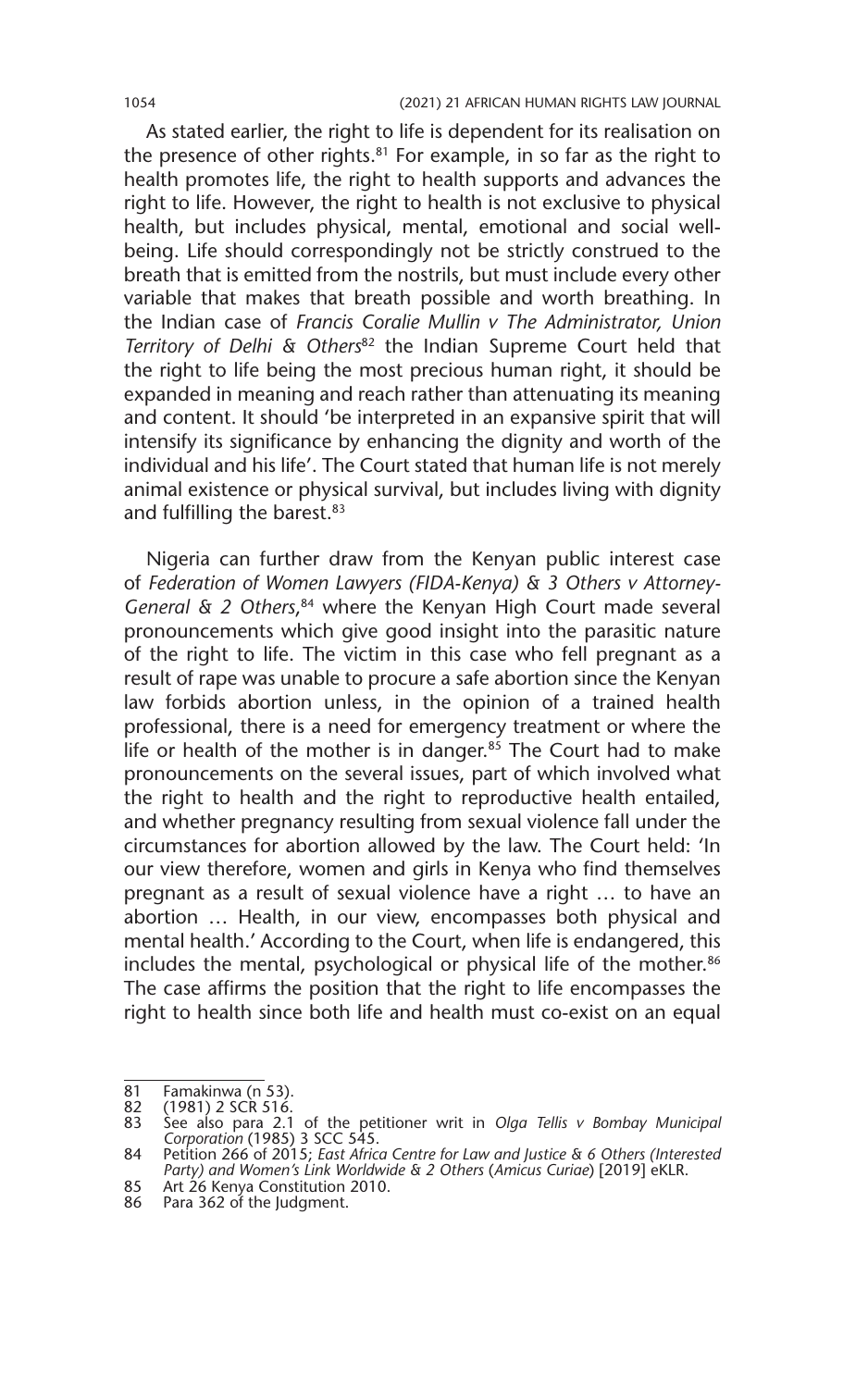footing. Drawing from several international instruments and cases, the Court also held that 'the inter-link and inter-dependence of rights is recognised, and in this regard, the right to health is an underlying determinant of the enjoyment of other rights'.87

In the same vein, the rape victims of Boko Haram may have no physical diseases indicative of a therapeutic abortion. However, they are bedeviled with many mental, social, psychological and emotional disorders which have constituted a threatening lump to their lives which should form a pointer for redress. The enjoyment of the highest standard of health is part of the fundamental rights of every human being, including the female victims of Boko Haram who were impregnated through violation, sexual assault and rape. Obviously, these victims lack social, emotional and mental wellness. Preserving their lives, therefore, can be achieved by promoting their well-being which may be accomplished through the termination of the pregnancy that remains traumatic and a threat to their lives. The nation owes them all a duty to preserve and save their lives by promoting their well-being. As such, legal provisions must be widened to accommodate interventions for victims of rape and sexual assault, particularly the Boko Haram victims of rape and sexual assault, which is another dimension of the 'preservation of mother's life'.

#### **6.6 Economic implications**

Another consideration supporting this argument are the financial implications of the pregnancies both now and in the future. Since Nigeria is a state with little or no social security and health insurance structure, the question arises as to who bears the financial burden of the unwanted pregnancies and children resulting from the rape and sexual assault. Apparently, the victims who have been displaced from their homes and disconnected from their means of economic livelihood cannot provide even for their own basic needs; most were temporarily resettled in the Internally Displaced Persons (IDP) Centres. Ordinarily, even if they were not pregnant, they deserve every financial support and attention that will assist in reintegrating them back into the society. Consequently, the burden of unwanted pregnancies may be too cumbersome for their social and financial well-being. The reintegration of these victims may not be fully achieved when they are saddled with the responsibilities of catering for unwanted children by unknown fathers, men who have abused

<sup>87</sup> Para 337 of the Judgment.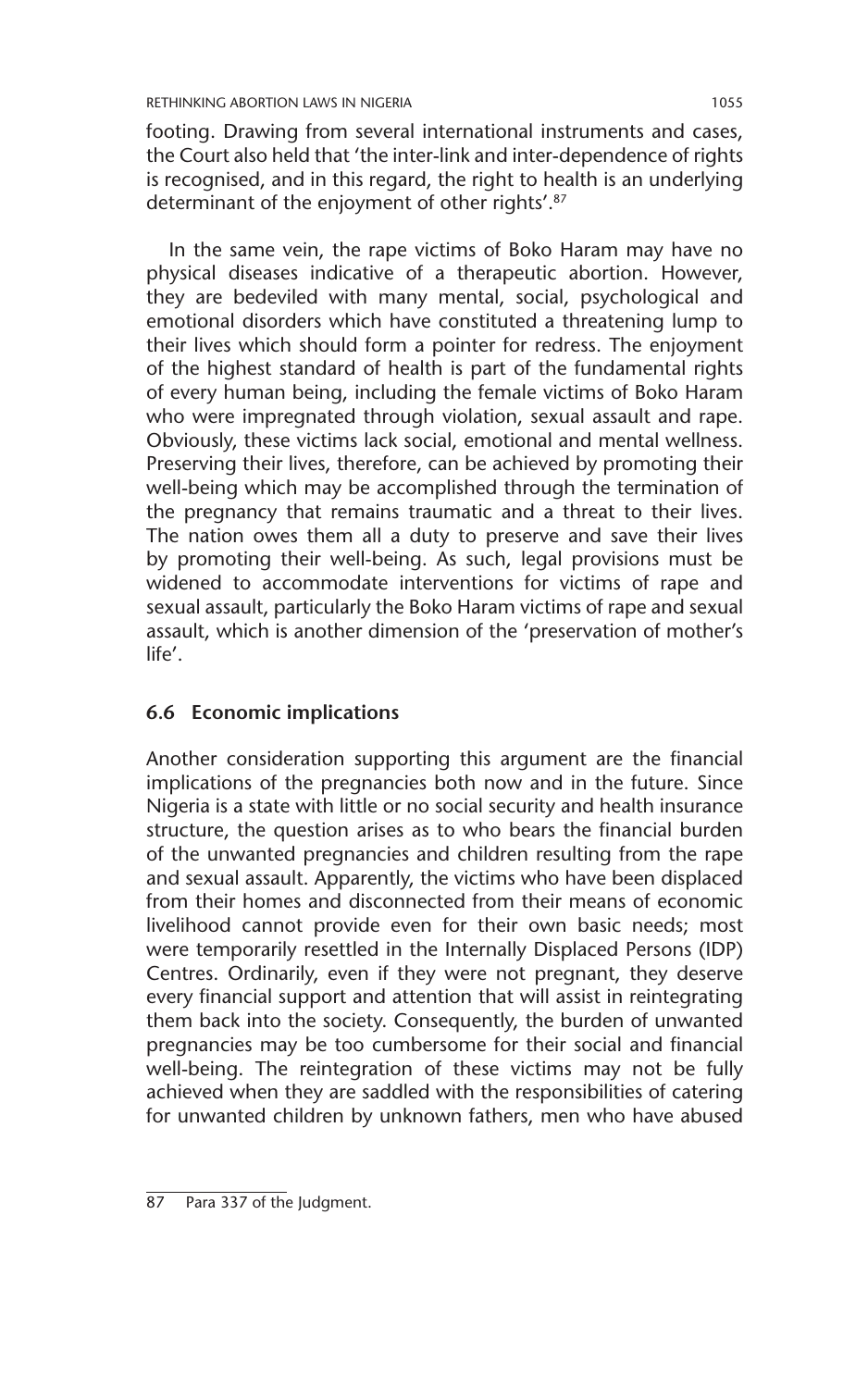them severely and towards whom they bear the deepest hatred and disdain. The education of some of these teenage mothers already has been disrupted and hanging in the balance of probability. Allowing them to additionally carry to term undesired pregnancies will be an added burden to both the victims and society, thereby increasing the statistics of miscreants and an army of unschooled children in Nigeria.

#### **6.7 Need for reform**

Nigeria appears to treasure its socio-cultural and religious heritage and sees it as a mechanism for preserving the morality of society. While the laws and public policies of any nation should reflect its moral and ethical standpoints, and must constantly be employed to safeguard its future, it should create opportunities for new dynamics. The strict anti-abortion law in Nigeria is directed at protecting lives, especially that of the unborn child and equally to preserve public decency. It was enacted as a means of balancing the rights of both the mother and the unborn child who equally has a right to life. However, there are changing dynamics in every society based on emerging trends. Our social existence currently is being challenged by so many factors that were not taken into consideration in the Criminal Code Act of 1916 and the Penal Code of 1959. The current realities of our time have presented the compelling paradigms to us as a nation, and the law should likewise respond and be an instrument of social change. Therefore, it is apposite that the current laws should be expanded to accommodate new discoveries, knowledge swell, and changing paradigms of the present age within the socio-cultural beliefs of the country. Nigeria has never recorded this extent of deadly terrorism and insurgency currently being experienced. The unimaginable dimension and its consequences on humanity need to be addressed both socially and legally.

Medical indices can no longer constitute the legal and sole determinant for allowing legal abortions in the bid to preserve and save the mother's life. There is a need to give the pregnant victims of Boko Haram trauma a choice to do away with such pregnancies if it inhibits the attainment of well-being. Victims must be allowed to exercise their sexual and reproductive rights. Whereas the choice to abort may not be arbitrarily deregulated, an apparatus of law must be in place to continually preserve the sanctity of Nigeria's principles of anti-abortionists' viewpoints. However, the law should be reformed so as to allow deserving mothers with justifiable contingencies to be legally considered for abortion, particularly the survivors of abduction and kidnapping. Giving the option of abortion is a pathway to